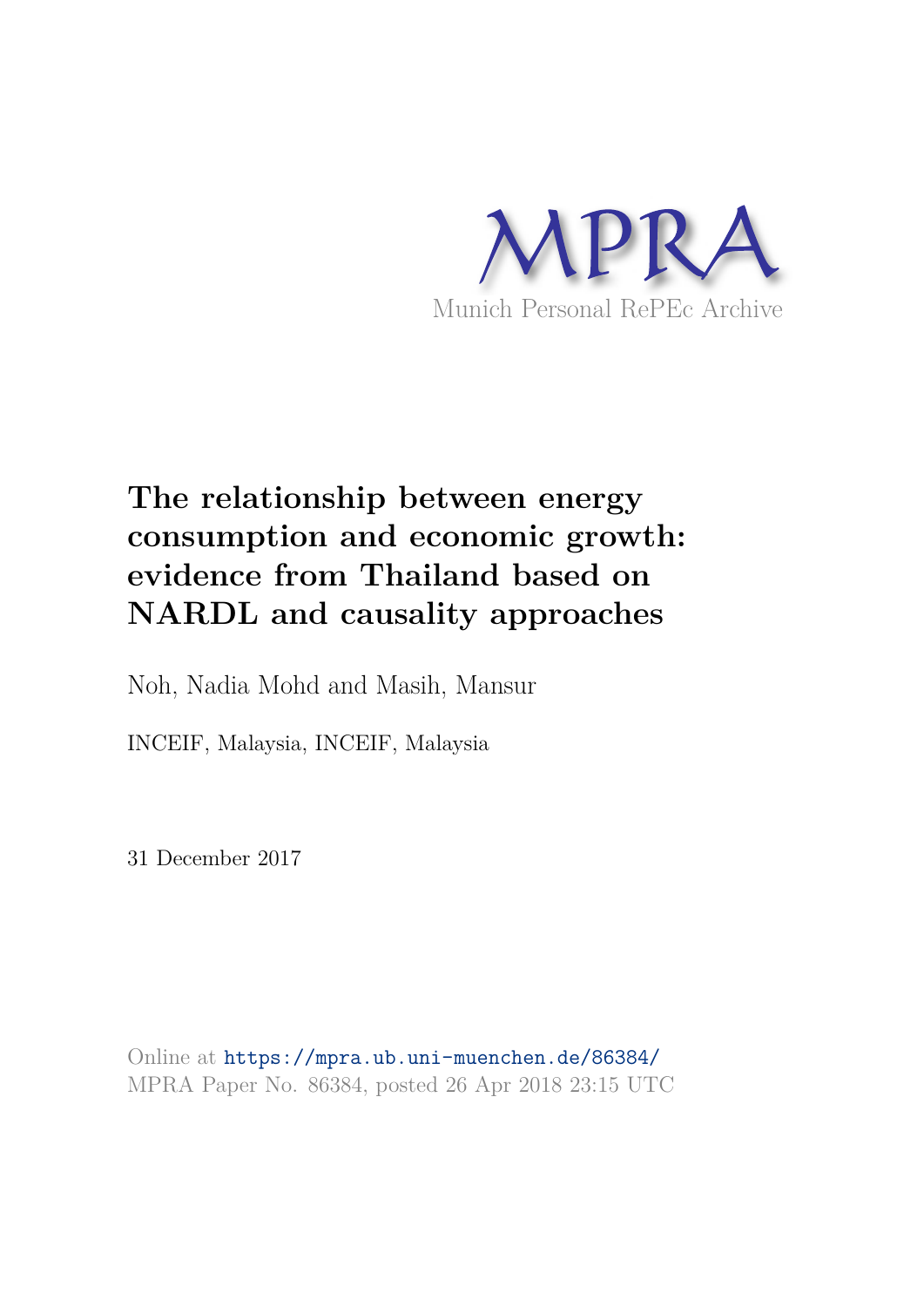## The relationship between energy consumption and economic growth: evidence from Thailand based on NARDL and causality approaches

Nadia Mohd Noh<sup>1</sup> and Mansur Masih<sup>2</sup>

## **Abstract**

Energy plays a crucial role in the economic development of most economies. The causality nexus between energy consumption and economic growth is important in enacting energy consumption policy and environmental policy. This paper tries to investigate the relationship between energy consumption and economic growth for Thailand over the period from 1976 to 2014 applying NARDL approach. The main finding from the NARDL evidence cointegration among economic growth, energy consumption, capital formation and trade openness and found asymmetry is significant for both the long run and short run for economic growth, which implies that taking nonlinearity and asymmetry into account is important when studying the relationship between economic growth and energy consumption. This paper also found that most of the independent variables are found to be significant in the long run compared to the short run. In addition, this paper also discerned Granger-causal chain between the variables through the application of VECM, VDC and IRF analyses.

Keywords: Energy consumption, Economic growth, NARDL, VECM, VDC, Thailand

## **1. Introduction**

 $\overline{a}$ 

Energy is one of the most vital form of energy and critical resource for modern life and is considered as a backbone to production worldwide. This demand is due to rising standard of living, industrialization and population growth. The causality between energy consumption and economic growth has attracted ample attention of economists and policy makers, in which countless studies have examined the relationship between these two. However, reports from such studies have been seemingly contradictory and different. Thus, implementation of policies for the conservation of energy needs to be tackled with extreme care to avoid economic policies that would link to the shrinks of economic development.

<sup>&</sup>lt;sup>1</sup>Ph.D. student in Islamic finance at INCEIF, Lorong Universiti A, 59100 Kuala Lumpur, Malaysia.

<sup>2</sup> **Corresponding author**, Professor of Finance and Econometrics, INCEIF, Lorong Universiti A, 59100 Kuala Lumpur, Malaysia. Phone: +60173841464 Email: mansurmasih@inceif.org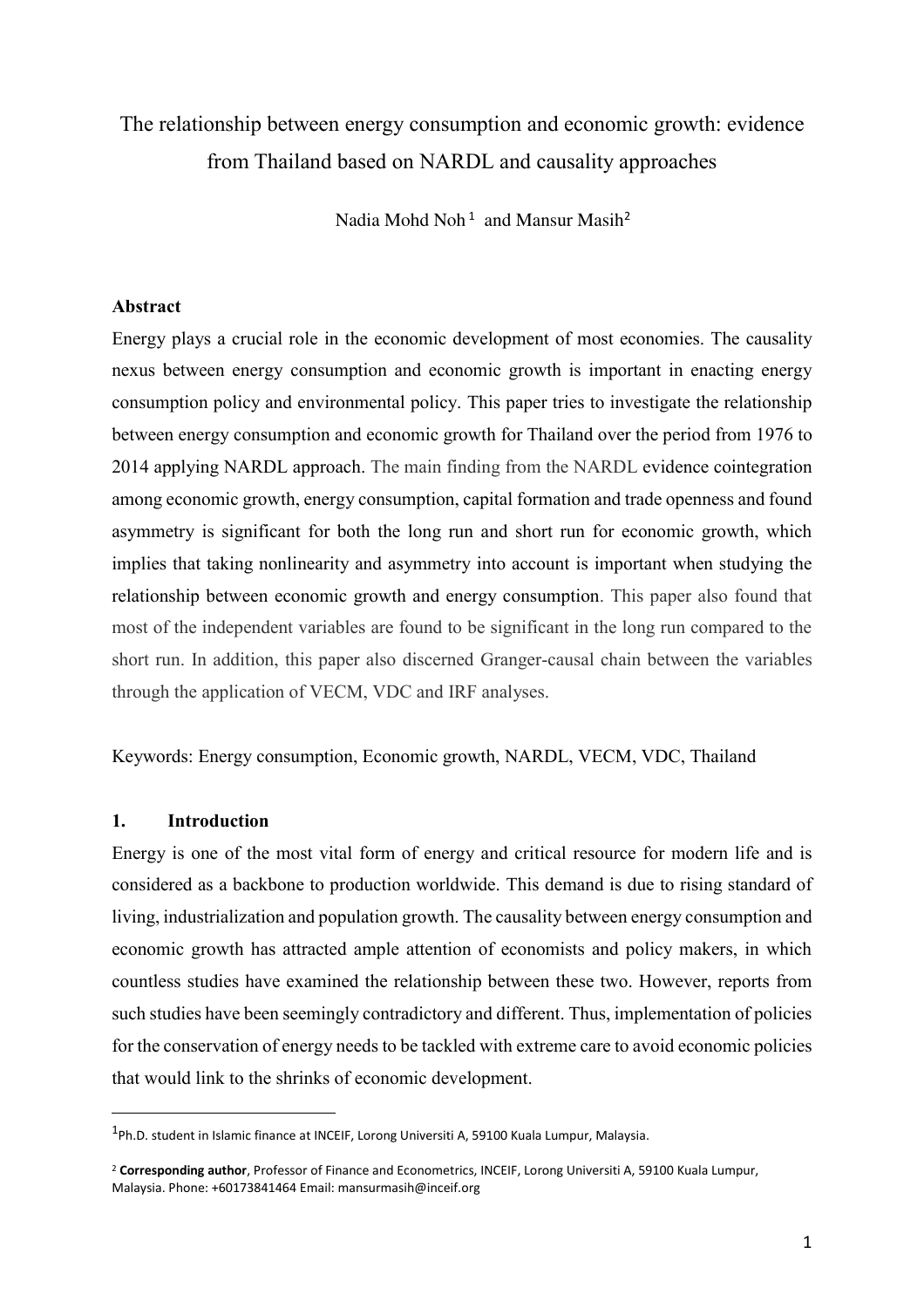For the case of Thailand, this study contributes to the understanding of the interchange between economic growth and energy consumption. Thai is the second largest economy in Southeast Asia with large industrial and manufacturing base. Manufacturing, which is the most energy-intensive sector, makes up 34% of the Thai economy, and contribute Thai as the world's 17th-largest manufacturer and 14th-largest car producer. Energy consumption growth rates in the manufacturing and commercial sectors have been much higher than the GDP growth rate, with increases of 3.0 and 3.7 times respectively compared with consumption in 1990 (EPPO, 2013).

Thailand is a rapidly growing country with a large middle class, have undergone a structural transition via changing the nature and shape of energy demand in the upcoming years. Thai energy policy is driven by the three pillars, namely security, affordability and environmental sustainability. These three pillars are major drivers of Thailand's current longterm outlook of power sector development. Currently, the highest demand for energy is concentrated in the service area of the Metropolitan Electricity Authority (MEA), comprising Bangkok, Nonthaburi and Samut Prakarn which accounted for two-thirds of Thailand's energy demand.

The commercial energy production was at 1,026 thousand barrels of oil equivalent per day, down by 4.3% while the net primary energy imported stood at 1,251 thousand barrels of oil equivalent per day, increase by 6.8%. Production decreased due to the reduction of Mae Moh power plant while the energy imported increased because the starting of electric supply from Hongsa power plant in Lao PDR in February 2015. The final energy consumption was 1,420 thousand barrels of oil equivalent per day, or 4.0% up, according to Thailand's economy grew at 2.8%. It is a result of government stimulus policies that enhance the consumption and investment within the country.

In 2015, decreased energy production in Thai, resulting in more imports to meet domestic demand. The energy consumption increased due to hot weather occurred and the expansion of the business sector. The final energy consumption increased by 4.0% because the Thai economy started to recover, with GDP grew by 2.8%. Thai recovered from the negative impact that resulted increased to 3.1% in 2015 from growth rate of only 0.9% in 2014. The average annual growth rates expected of at least 3.6% between 2016 and 2020 (OECD, 2015).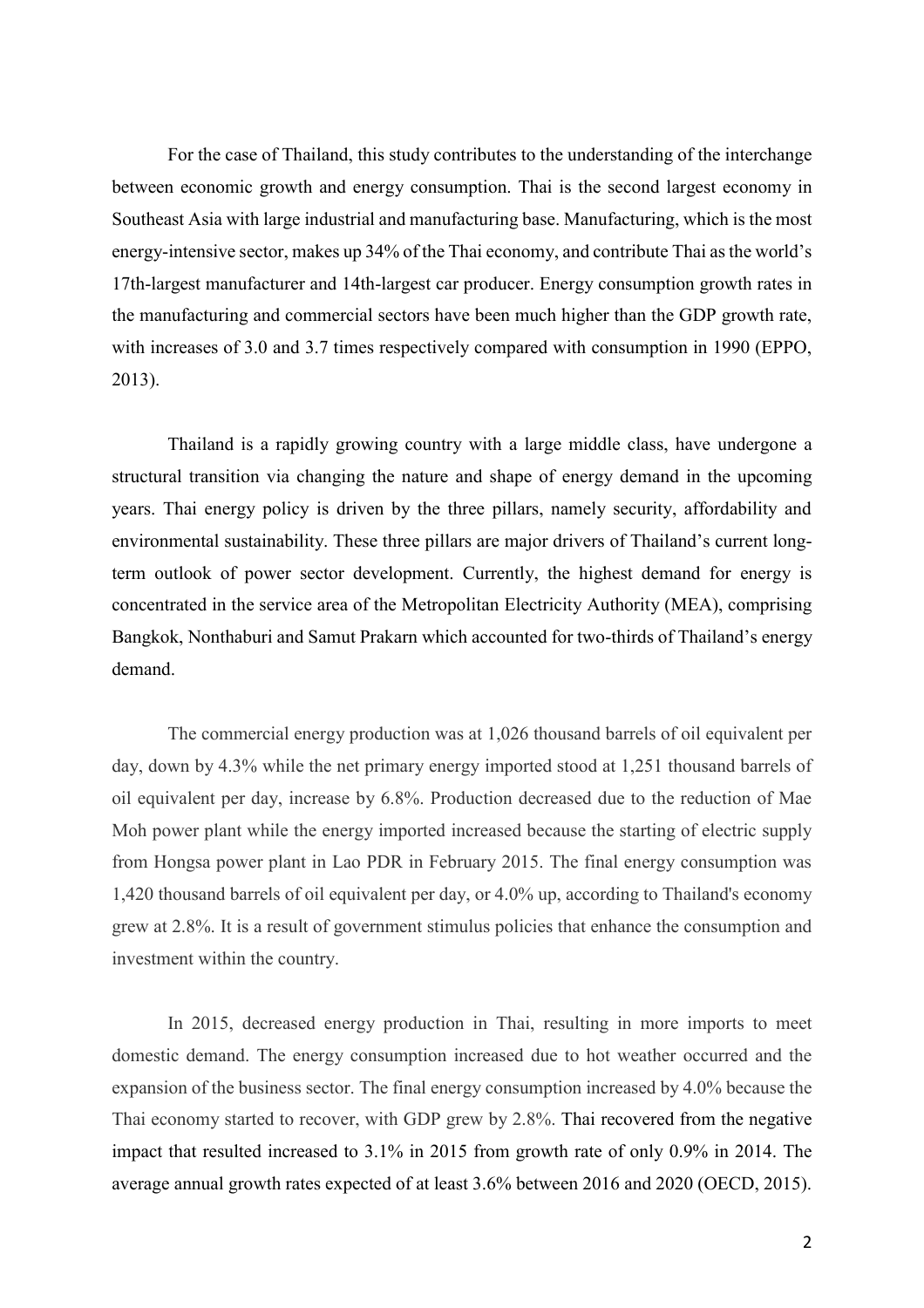Figure 1 is the overview of Thai electricity consumption from year 1980 and expectation of continuous consumption up till year 2018.



**Figure 1.** Thailand Electricity Consumption

Currently, Thai is heavily dependent on natural gas imports from Myanmar. To strengthening its gas supply infrastructure, Thailand is seeking to diversify its power sector over the next two decades. This diversification is expected to come mainly from two sources: an increase in coal generation and coal imports, and an increase in both domestic and imported renewables.

To the best of our knowledge, asymmetry has not been studied in this relationship. In this context, the results provided in this study can help policymakers better understand the causalities between these important economic variables and the ways in which an increase or a decrease in one variable can affect the others. The rest of the paper is organized as follows. Section 2 reviews the literature on energy consumption and economic growth where we present relevant literatures that will give us sound conception of the fact. Section 3 provides an avenue regarding research methodological approach and the relevant information on the time series data sets that are used for this study. Section 4 analyses the results, while Section 5 concludes the paper by paying particular attention to the policy implications of the results and the importance of taking the asymmetry into account.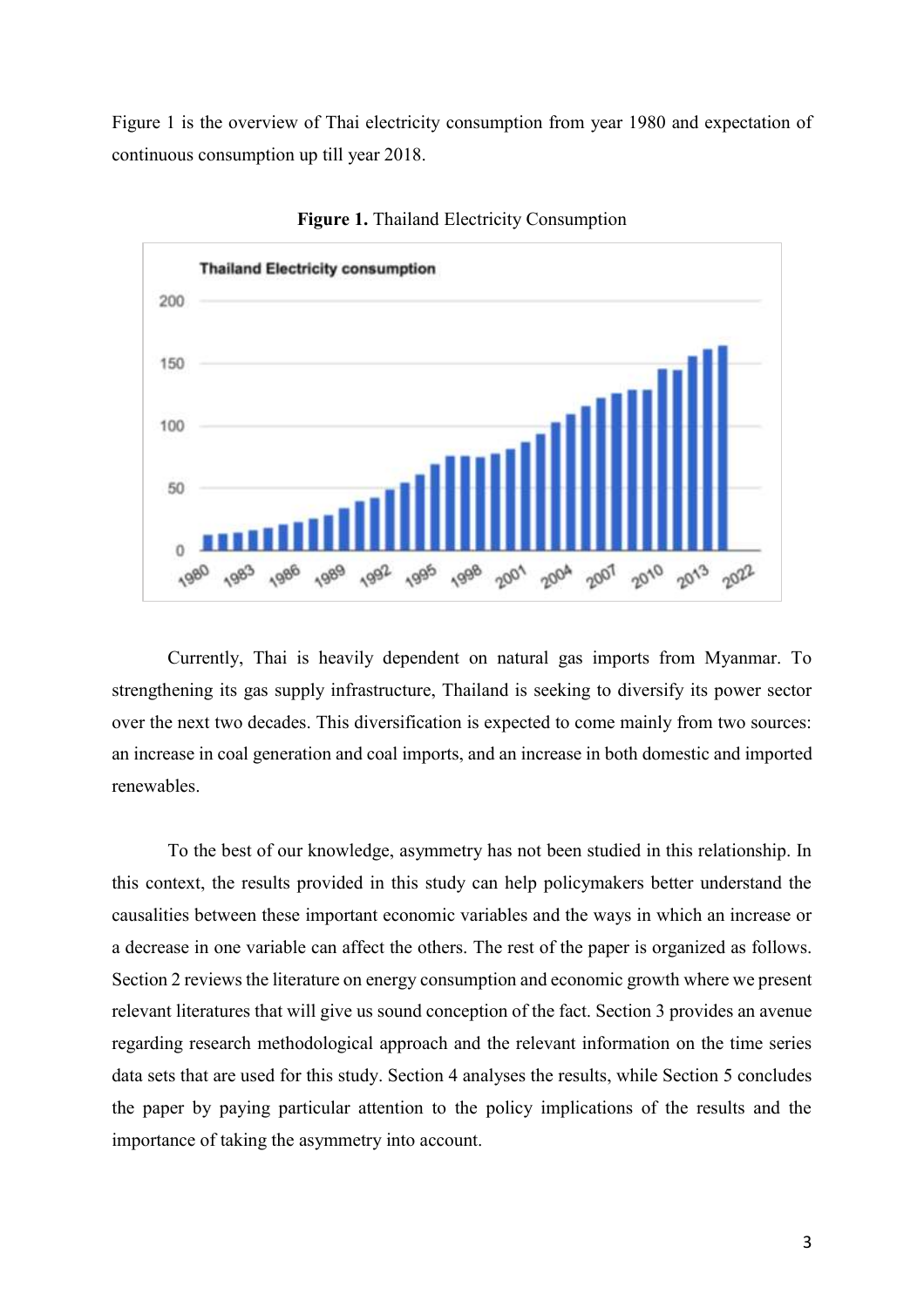## **2. Literature Review**

### **2.1 Theoretical perspectives on energy consumption and economic growth**

A number of studies has been conducted to investigate the relationship between energy consumption and economic growth (e.g., Squalli, 2007, Apergis and Payne 2011, Shahbaz et al. 2013, Wolde-Rufael 2014, Rafindadi and Ozturk 2016, Sarwar et al. 2017). Some researchers validate the growth hypothesis, which holds that energy consumption leads to economic growth (e.g., Apergis and Payne 2009, Ozturk et al. 2010, Ouedraogo 2013, Aslan et al. 2014b), while others validate the conservative hypothesis, which holds that economic growth influences energy consumption (e.g., Huang et al. 2008, Narayan et al. 2010, Kasman and Duman 2015).

There are some studies indicated mixed results regarding causal relationship between energy consumption and economic growth. Ghosh (2002) reported no long-term equilibrium between energy consumption and economic growth but found that economic growth Grangercauses energy consumption. Asghar (2008) found a neutral effect between energy consumption and GDP in India over the 1971–2003 period. Alam et al. (2011) showed no causal relationship between energy consumption and income. Dogan (2014) showed unidirectional causality running from energy use to economic growth in Kenya but no causality in Benin, Congo or Zimbabwe from 1971 to 2011. Acaravci et al. (2015) found unidirectional short-run and longrun causality running from energy consumption to economic growth, though not the reverse, in Turkey from 1974 to 2013.

For China, Furuoka (2016) found unidirectional causality running from natural gas consumption to economic development from 1980 to 2012. Ghosh and Kanjilal (2014) showed the unidirectional causality running from energy consumption to economic activity. Sehrawat et al. (2015) showed a neutral effect between energy consumption and economic growth in India over the 1971–2011 period. Nasreen and Anwar (2014) revealed bidirectional causality between energy consumption and economic growth in 15 Asian countries from 1980 and 2011. Shahbaz et al. (2016) showed that economic growth and energy consumption were complementary. Jafari et al. (2012) found no significant relationship between energy consumption and economic growth in Indonesia from 1971 to 2007 and Altinay and Karagol (2005) found strong evidence for unidirectional causality running from the energy consumption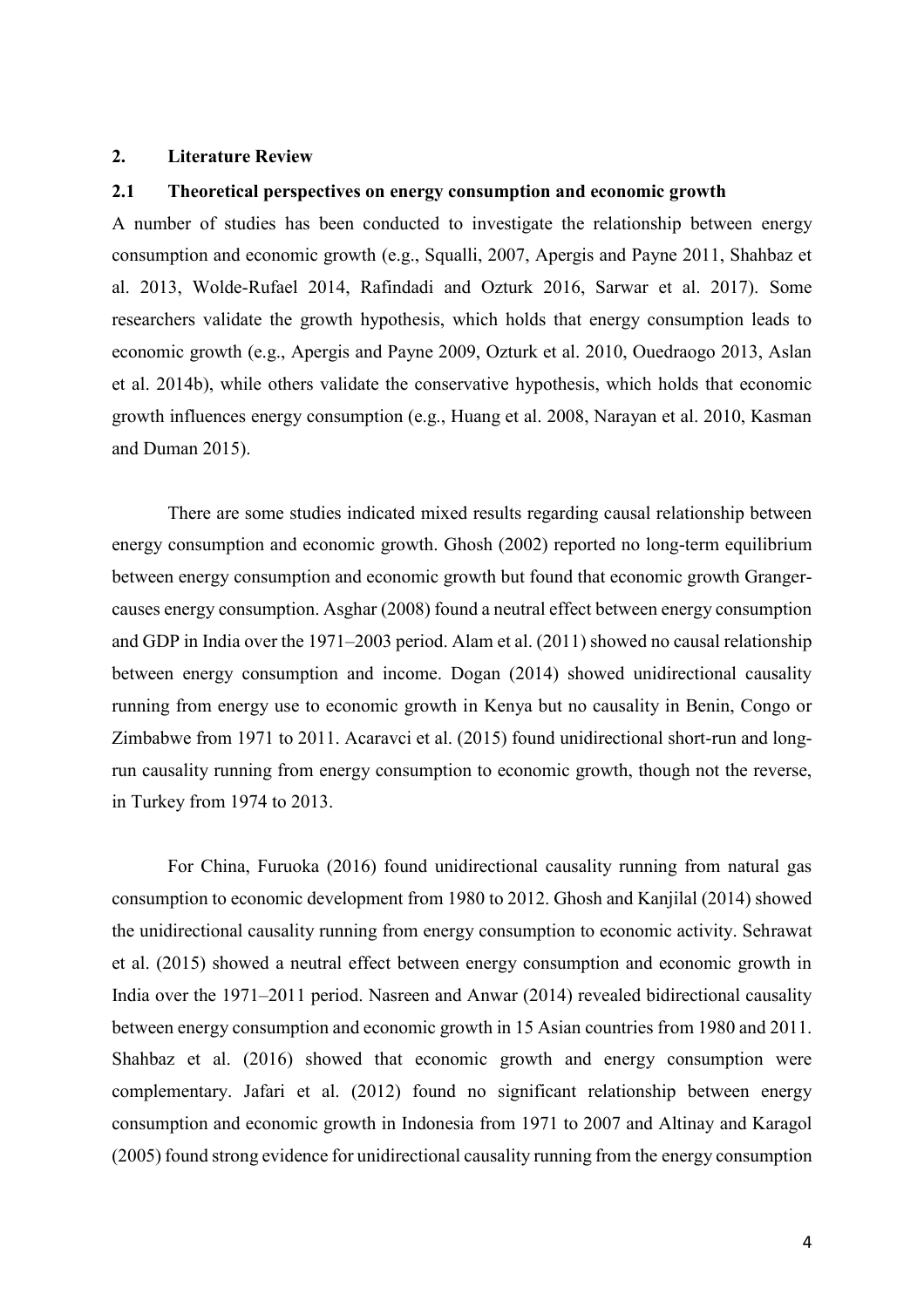to income implies that an economy is energy dependent and shortage of energy may negatively affect economic growth or may cause poor economic performance in Turkey for the period 1950-2000.

Although economic theories do not explicitly state a relationship between these variables, overall findings are that there exists a relationship between energy consumption and economic growth. Yang and Zhao (2014) found that energy consumption causes economic growth. Gupta and Sahu (2009) reported that energy consumption Granger-caused economic growth over the 1960–2009 period. Cheng (1999) showed that economic growth Grangercauses energy consumption over the short term and the long term. Asafu Adjaya (2000) viewed that energy caused GDP and relationship exists between energy consumption and economic growth. Ahmad et al. (2016) found a feedback relationship between energy consumption and economic growth in India over the 1971–2014 period. Ouedraogo (2013) found causality running from GDP to energy consumption in the short run and the reverse in the long run for the Economic Community of West African States. Morimoto and Hope (2001) revealed that energy supply have significant impact on a change in real GDP in Sri Lanka. Aqueel and Butt (2001) investigate the relationship in Pakistan and results inferred that energy consumption leads to economic growth. Fang and Chang (2016) found that economic growth caused energy use in the Asia Pacific region (16 countries) from 1970 to 2011, but the relationship may have varied for individual countries.

In addition, Shahbaz and Lean (2012) investigate the causal links between energy consumption and economic growth in Pakistan. Their findings suggest in the long run that energy consumption has a positive effect on economic growth. However, when it comes to whether energy use is a result of or a prerequisite for, economic growth, there are no clear trends (Atle,2004).

However, most of these studies are conducting linear models. Few studies adapt nonlinear modeling strategies to the relationship between energy consumption and economic growth. Since energy consumption and economic growth series are order one, I(1), nonlinear modeling in the context of co-integrating long-run relationships is important.

## **2.2 Empirical Review**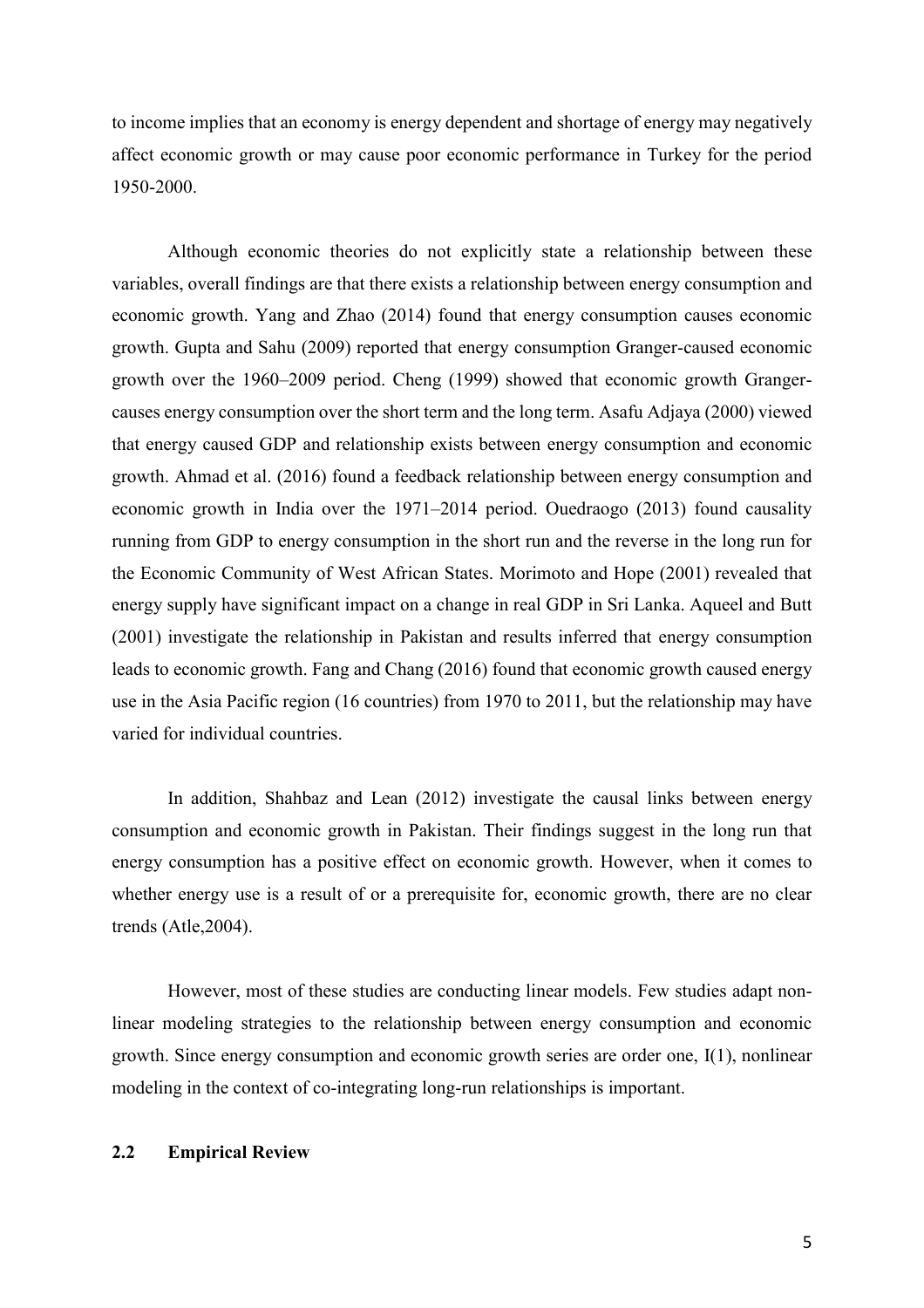Various non-stationary econometric methodologies have been deployed in numerous empirical studies to determine long-term and short-term links between energy consumption and economic growth (Chen et al. 2007, Narayan and Prasad 2008, Iyke 2015, Mutascu 2016, Streimikiene and Kasperowicz 2016, Tang et al. 2016, Shabhaz et al. 2016). The first generation of empirical studies investigate the energy-growth nexus in a stationary econometric framework by using both traditional causality measures, Granger and Sims causality tests based on the VAR methodology (Akara and Long 1980, Yu and Wang 1984, Yu and Choi 1985 among others).

Recently, the relationship between energy consumption and economic growth has been extensively investigated in a non-stationary setting by using a Vector Error Correction Model (VECM) to test for Granger causality (Cheng and Lai 1997, Stern 2000, Narayan and Singh 2007, Ghosh 2009). For example, Cheng and Lai (1997) confirm the presence of a unidirectional Granger causality running from economic growth to energy consumption for Taiwan in the period from 1955 to 1993. In a similar study, Dhungel (2008) found unidirectional causality running from per capita energy consumption using Granger causality test to determine the relationship between energy consumption and economic growth in Nepal during 1980-2004. The same causal relationship is obtained by Narayan and Singh (2007) when applying a production function, in which they incorporate the labor factor as an additional component of the relationship on Fiji for the period from 1971 to 2002. Thure Traber (2008) expressed relationship energy and economic growth using Granger Causality results asserted that energy demand is likely to increase as long as we experience economic growth.

Economists are aware that the use of energy consumption may be an influential economic tool to sustain economic growth. Nevertheless, they face conflicting results from an academic viewpoint. The uncertainty in the empirical results may be due to the illiteracy of asymmetry or non-linearity arising in time series due to structural reforms, financial economic and energy reforms, and regional and global imbalances. This presence of asymmetry in time series may change the impact of energy consumption on economic growth and the direction of causality between both variables (Shahbaz et al. 2017). The presence of asymmetry in time series leads us to examine how positive or negative fluctuations in energy consumption impact economic growth. As such, certain studies prefer to use not only linear but also non-linear Granger causality models such as Chiou, Chen & Zhu (2008). This study uses nonlinear Granger causality models to examine the causality between energy consumption and output in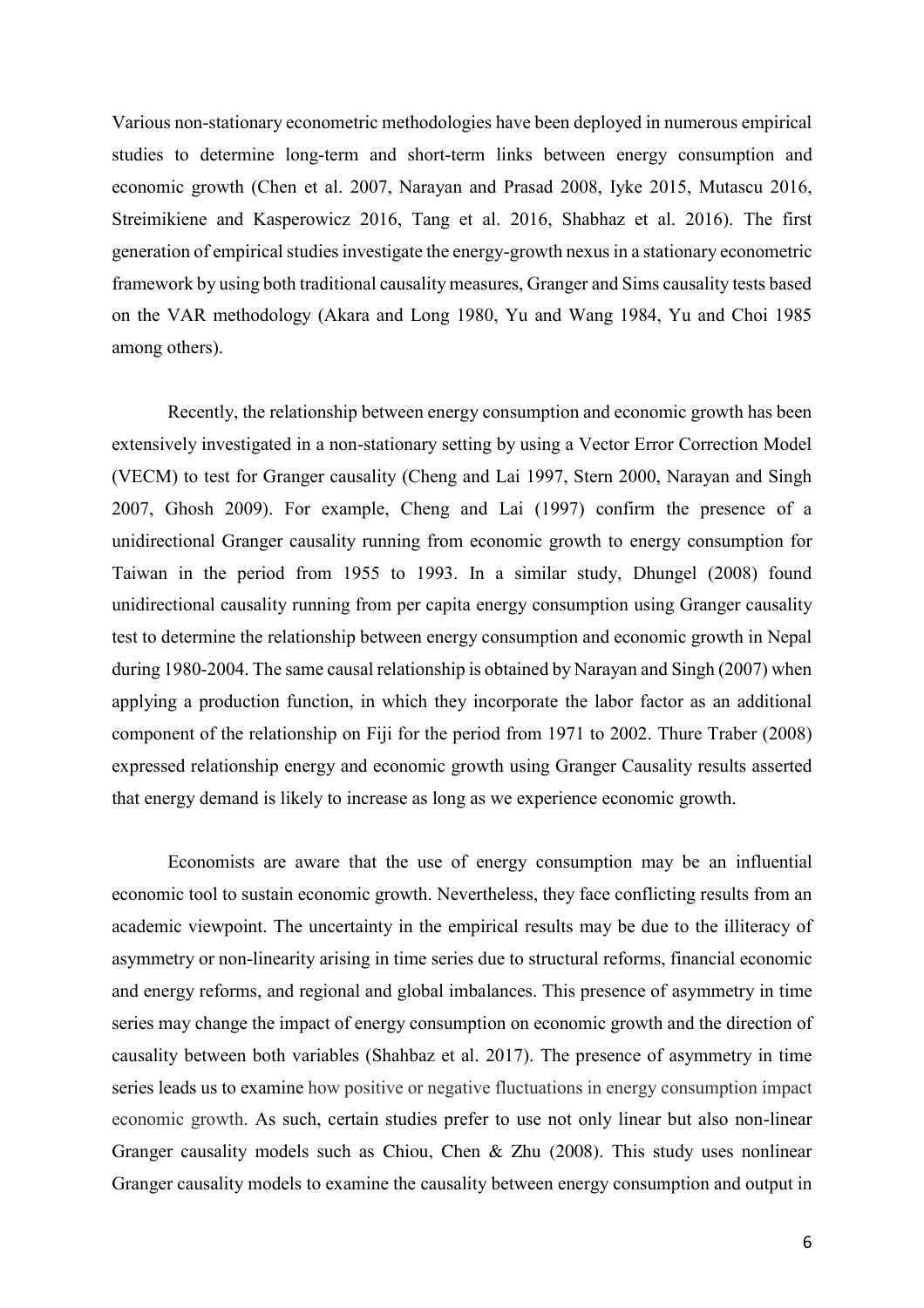eight Asian countries and United States. The findings indicate that a non-linear causal nexus between energy consumption and output is valid in the case of Taiwan, Hong Kong, Singapore, Indonesia and Philippines; whereas, in the pattern of United States, South Korea and Thailand there is no supportive evidence for causality. Other studies examine nonlinear Granger causality tests include Ajmi, Montasser & Nguyen (2013) and Dergiades, Martinopoulos & Tsoulfidis (2013). However, Ciarreta and Zarrage (2007) found no evidence of nonlinear Granger causality between the series in either direction when computed both linear and nonlinear causality between energy consumption and economic growth in Spain from 1971- 2005. But, they found unidirectional linear causality running from GDP to energy consumption. Thus, this paper aims at narrowing the gap between the literature and practice by reconsidering the relationship between energy consumption and economic growth in the particularly interesting case of Thailand.

## **3. Data and Methodology**

## **3.1 Data and Measures**

This section will present the dataset and the methodological framework. All the data used are annual observations of the variables from year 1976 to 2014. The data for Economic growth, Energy consumption, Capital formation and Trade openness is retrieved from World Bank Datasets. Economic growth is proxy by GDP per capita at constant price and denominated in millions. Energy power consumption (EPC) is proxy by Electric Power Consumption (kWh per capita), Capital formation is proxy by Gross Fixed Capital Formation and Trade Openness is proxy by Foreign Direct Investment (FDI). Owing to the above specified models, the empirical analysis has been done through Eviews and Stata software since Microfit 4.1 cannot be used to estimate NARDL model. To examine the Granger causality between energy consumption and real GDP, the following methodology has been adopted. Figure 2 is the plot for Economic growth (GDP), Energy consumption (EPC), Capital formation (CAP) and Trade openness (FDI).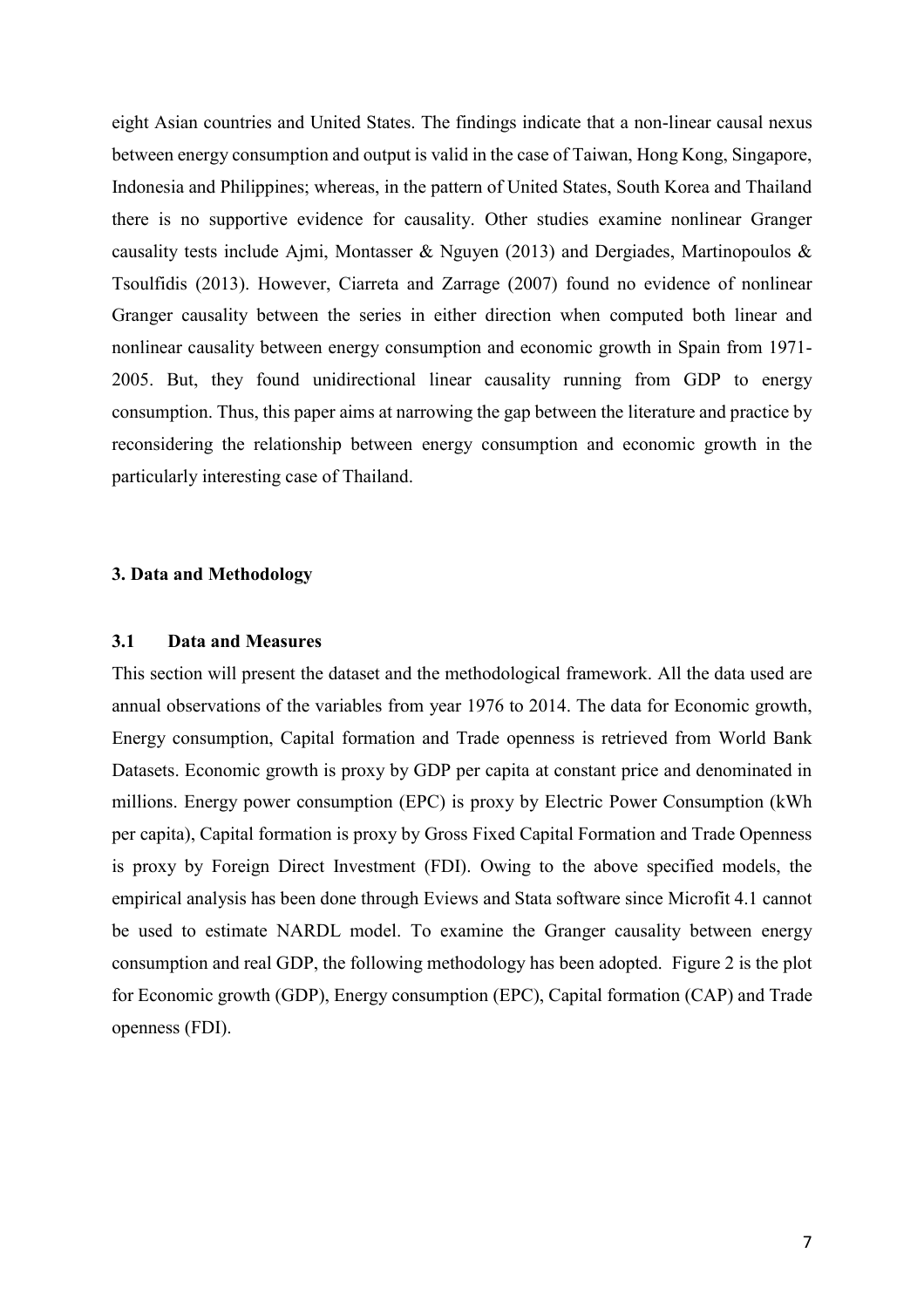

**Figure 2.** GDP, Energy consumption, Capital formation and FDI

## **3.3 Methodology**

## *3.3.1 Unit Root / Stationarity Test*

Stationarity are well known in the literature and can be test either using Augmented Dicker Fuller (ADF) test or Phillips-Perron test. Dickey and Fuller (1981) proposed the ADF test in order to handle the AR(p) process in the variables. Perron (1989) noted that the unit root problem in the series may cause biased empirical results. Likewise, Kim & Perron (2009) argued that traditional unit root tests provide ambiguous results due to their low explanatory power and poor size distribution, as structural breaks are treated asymmetrically not only in the null hypothesis but also in the alternative hypothesis.

Thus, we have applied the Augmented Dickey-Fuller (ADF, 1979) and Phillips-Perron (PP, 1988) unit root tests which is based on the same equation as the ADF test but without the lagged differences. While the ADF test corrects for higher order serial correlation by adding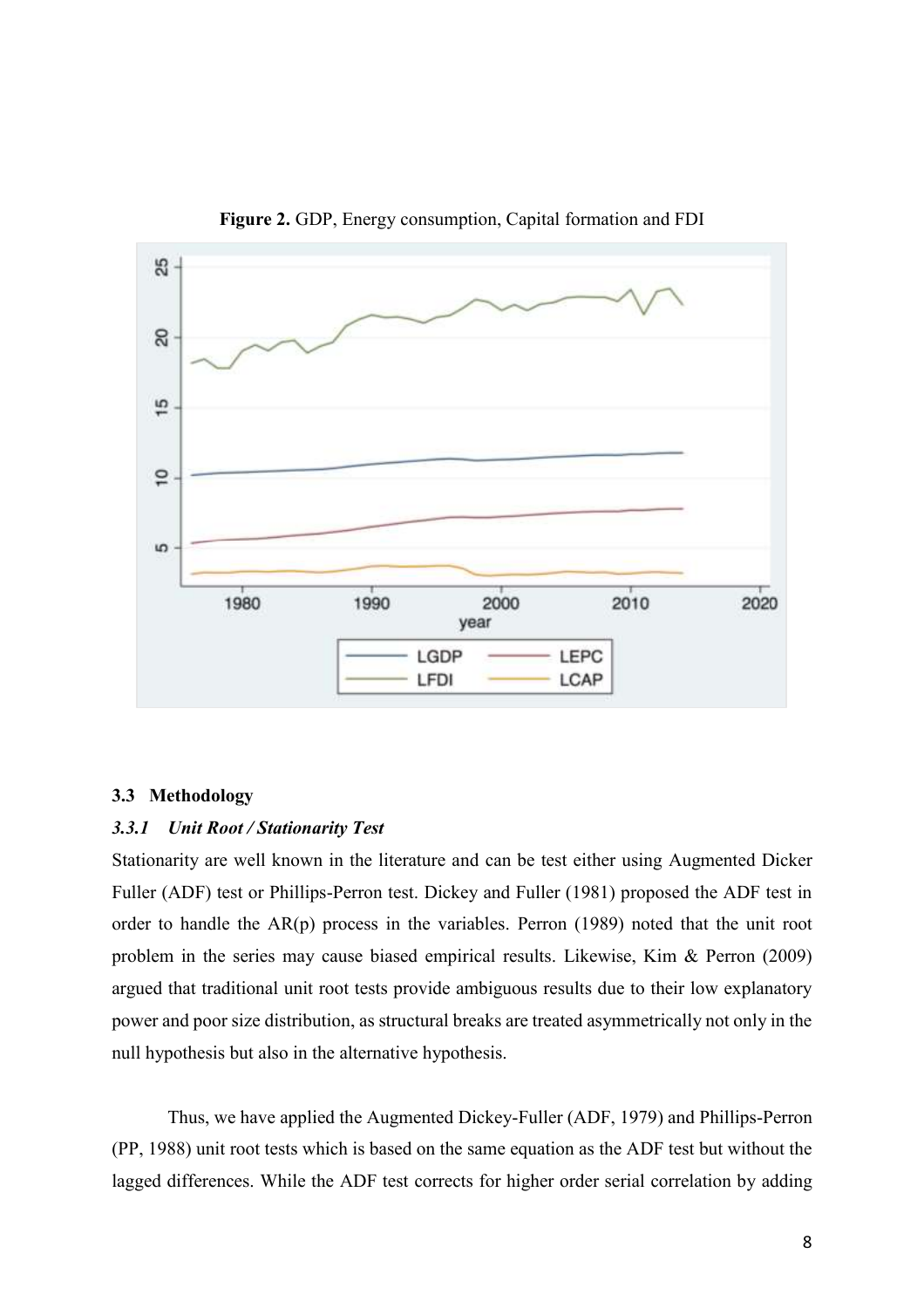lagged difference terms, Phillips-Perron test is to makes a non-parametric correction to account for residual serial correlation without restricting the residuals to be white noise. These tests must be performed because the NARDL model of Shin et al. (2014) requires that the variables be integrated at orders 0 or 1 to examine the cointegration between the variables.

After checking for the unit root, we can then employ either the Johansen and Juselius (1990), or the Engle Granger cointegration test if the series of each variable is integrated of the same order. However, Johansen method for testing for cointegration requires the variables to be integrated of the same order. Otherwise the predictive power of the models tested would be affected. We however found that the variables used in our study are not all integrated of the same order and hence, thus suggestion is to employ ARDL or NARDL test. The explanation on NARDL and ARDL will be discuss in the next section.

## *3.3.2 NARDL Model to Test Cointegration*

We choose to use the multivariate nonlinear ARDL (NARDL) bounds testing approach recently developed by Shin et al. (2014) because it can capture the nonlinear and asymmetric cointegration between variables, and thus, able to investigate the asymmetric and nonlinear long-term and short-term influence of energy consumption on economic growth. The NARDL model represents an extension of the linear ARDL of Pesaran et al. (2001) that allows the capture of asymmetries in the long-term and short-term linkages between variables. Furthermore, the NARDL approach represents a powerful instrument to test for cointegration among a set of time series variables in a single equation. Unlike other error correction models where the integration order of the considered time series should be the same, the NARDL model relaxes this restriction and allows for a combination of different integration orders. This flexibility is very important, as shown in Hoang et al. (2016). Finally, this method also helps solve the multicollinearity problem by choosing the appropriate lag order for the variables (Shin et al. 2014).

It is now well documented that financial and economic time series data are cointegrated and follow a common long-term equilibrium trend. However, linear cointegration tests such as the Johansen cointegration test and linear ARDL approach fail to properly detect these cointegrating relationships. The NARDL approach allows for the detection of these omitted cointegration relationships because it enables the testing of hidden cointegration (Granger and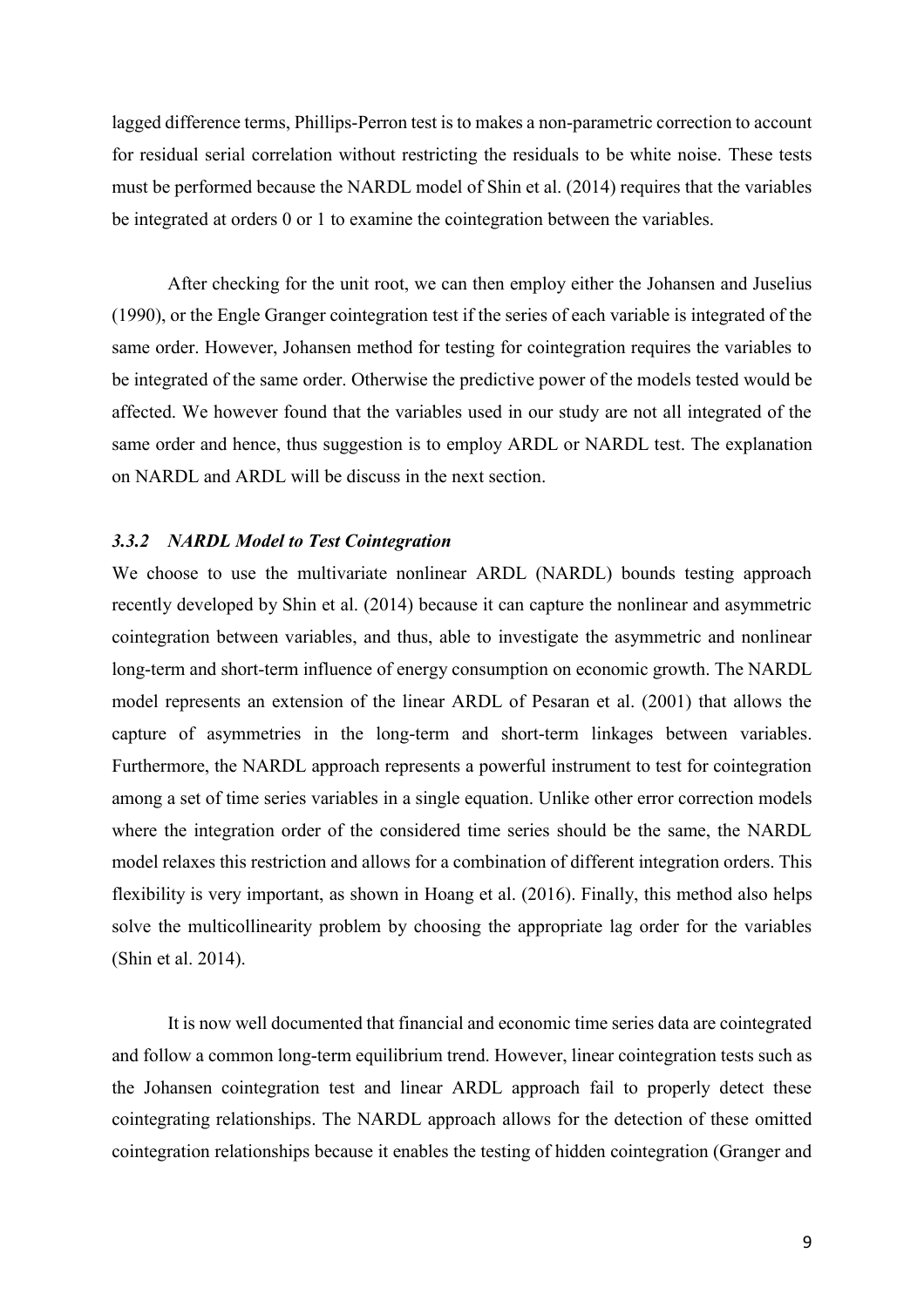Yoon, 2001). The NARDL model proposed by Shin et al. (2014) represents the asymmetric error correction model as follows:

## *NARDL Equation:*

$$
\Delta GDP_{t} = \beta_{0} + \beta_{1} GDP_{t-1} + \beta_{2} EPC_{t-1}^{+} + \beta_{3} EPC_{t-1}^{-} + \beta_{2} FDI_{t-1}^{+} + \beta_{3} FDI_{t-1}^{-}
$$
  
+  $\beta_{2} CAP_{t-1}^{+} + \beta_{3} CAP_{t-1}^{-} + \sum_{i=1}^{p} \varphi_{i} \Delta GDP_{t-i}$   
+  $\sum_{i=0}^{q} (\theta_{i}^{+} \Delta EPC_{t-i}^{+} + \theta_{i}^{-} \Delta EPC_{t-i}^{-}) + \sum_{i=0}^{q} (\theta_{i}^{+} \Delta FDI_{t-i}^{+} + \theta_{i}^{-} \Delta FDI_{t-i}^{-})$   
+  $\sum_{i=0}^{q} (\theta_{i}^{+} \Delta CAP_{t-i}^{+} + \theta_{i}^{-} \Delta CAP_{t-i}^{-}) + u_{t}$ 

Additionally, previous conventional cointegration tests require that all variables in the system be I(1). The NARDL relaxes the previous condition and permits testing cointegration between I(0), I(1) or a mix of I(0) and I(1) variables.

## **4.0 Results and Discussions**

## *4.1 Unit root tests*

In the level form the ADF and Phillips Perron test are found to be non-stationary except for LFDI via ADF. The estimated ADF values and Phillips Perron are greater than the critical values at the different form and are found to be stationary.

| <b>Variable</b> | <b>Augmented Dickey Fuller</b><br>(Level) |                | <b>Augmented Dickey Fuller</b><br>(First Difference) |               |  |
|-----------------|-------------------------------------------|----------------|------------------------------------------------------|---------------|--|
|                 | <b>T-Stat</b>                             | <b>Result</b>  | <b>T-Stat</b>                                        | <b>Result</b> |  |
| <i>LGDP</i>     | $-1.2442$                                 | Non-stationary | $-4.3881***$                                         | Stationary    |  |
| <i>LEPC</i>     | 1.6880                                    | Non-stationary | $-3.0024**$                                          | Stationary    |  |
| <i>LFDI</i>     | $-2.9111*$                                | Stationary     | $-0.6663$                                            | Stationary    |  |
| <i>LCAP</i>     | $-2.3319$                                 | Non-stationary | $-4.2045***$                                         | Stationary    |  |

**Table 1.** Empirical results of a Unit Root Tests (ADF)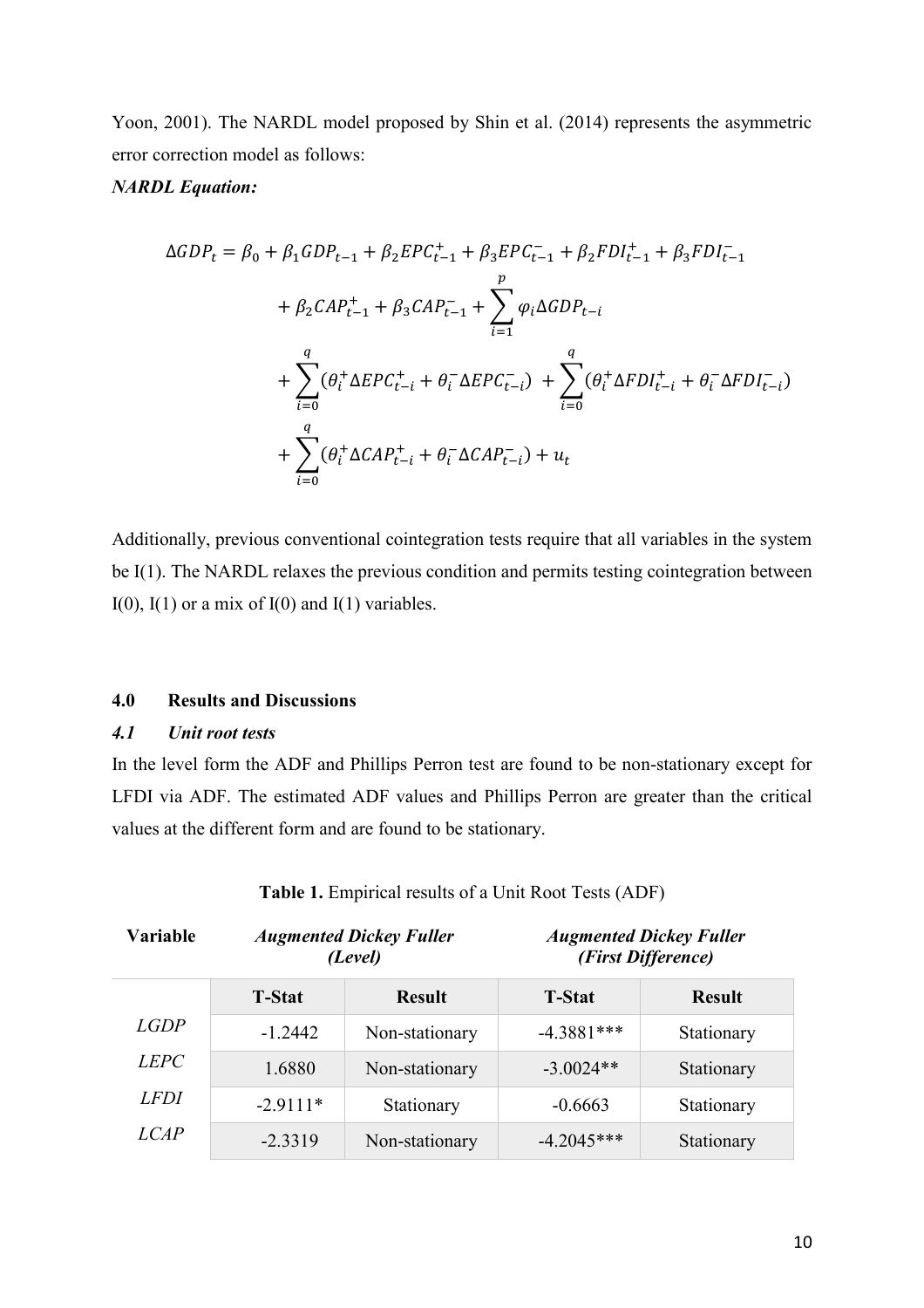| <b>Variable</b> | <b>Phillips-Perron</b><br>(Level) |                | <b>Phillips-Perron</b><br>(First Difference) |               |  |
|-----------------|-----------------------------------|----------------|----------------------------------------------|---------------|--|
|                 | <b>T-Stat</b>                     | <b>Result</b>  | <b>T-Stat</b>                                | <b>Result</b> |  |
| <i>LGDP</i>     | $-1.5195$                         | Non-stationary | $-3.4163**$                                  | Stationary    |  |
| <i>LEPC</i>     | $-2.3739$                         | Non-stationary | $-2.9728**$                                  | Stationary    |  |
| LFDI            | $-1.9038$                         | Non-stationary | $-8.4074***$                                 | Stationary    |  |
| <i>LCAP</i>     | $-1.7567$                         | Non-stationary | $-3.8082***$                                 | Stationary    |  |

## **Table 2.** Empirical results of a Unit Root Tests (PP)

*\*\*\* Show significance at the 1% level* 

 *\*\* Show significance at the 5% level* 

 *\* Show significance at the 10% level* 

## **4.2 Cointegration results**

The NARDL results are shown in Table 3.

|  | Table 3. Cointegration results |  |
|--|--------------------------------|--|
|--|--------------------------------|--|

| Dependent variable: Yt                     |              |                    |       |  |  |
|--------------------------------------------|--------------|--------------------|-------|--|--|
| Variable                                   | Coefficient  | <b>T-statistic</b> | Prob. |  |  |
| $Y_{t-1}$                                  | $-0.5680***$ | $-3.27$            | 0.005 |  |  |
| $LEPC$ <sup>+</sup> t-1                    | $0.2250**$   | 2.67               | 0.017 |  |  |
| $LEPC$ <sub>t-1</sub>                      | 3.8089***    | 2.98               | 0.009 |  |  |
| LFDI $_{t-1}$                              | $-0.0098$    | $-1.03$            | 0.320 |  |  |
| $LFDI$ <sub>t-1</sub>                      | $-0.0221**$  | $-2.17$            | 0.045 |  |  |
| $\overline{\text{LCAP}}^+$ <sub>t-1</sub>  | $0.2298**$   | 2.14               | 0.048 |  |  |
| $LCAP$ <sub>t-1</sub>                      | $-0.1530**$  | $-2.12$            | 0.050 |  |  |
| $\Delta \rm Y$ t-1                         | $0.7629***$  | 3.52               | 0.003 |  |  |
| $\Delta$ EPC $^+$                          | $0.5513***$  | 6.42               | 0.000 |  |  |
| $\Delta$ EPC $^+_{\phantom{0} \text{t-1}}$ | $-0.3212**$  | $-2.40$            | 0.029 |  |  |
| $\triangle$ EPC $\overline{\phantom{a}}$   | 0.3149       | 0.36               | 0.725 |  |  |
| $\triangle$ EPC $t-1$                      | $-3.9594***$ | $-3.21$            | 0.005 |  |  |
| $\Delta$ FDI <sup>+</sup>                  | 0.0146       | 1.38               | 0.186 |  |  |
| $\Delta$ FDI $^{+}$ <sub>t-1</sub>         | $-0.0052$    | $-0.57$            | 0.578 |  |  |
| $\triangle$ FDI $\bar{ }$                  | 0.0027       | 0.35               | 0.735 |  |  |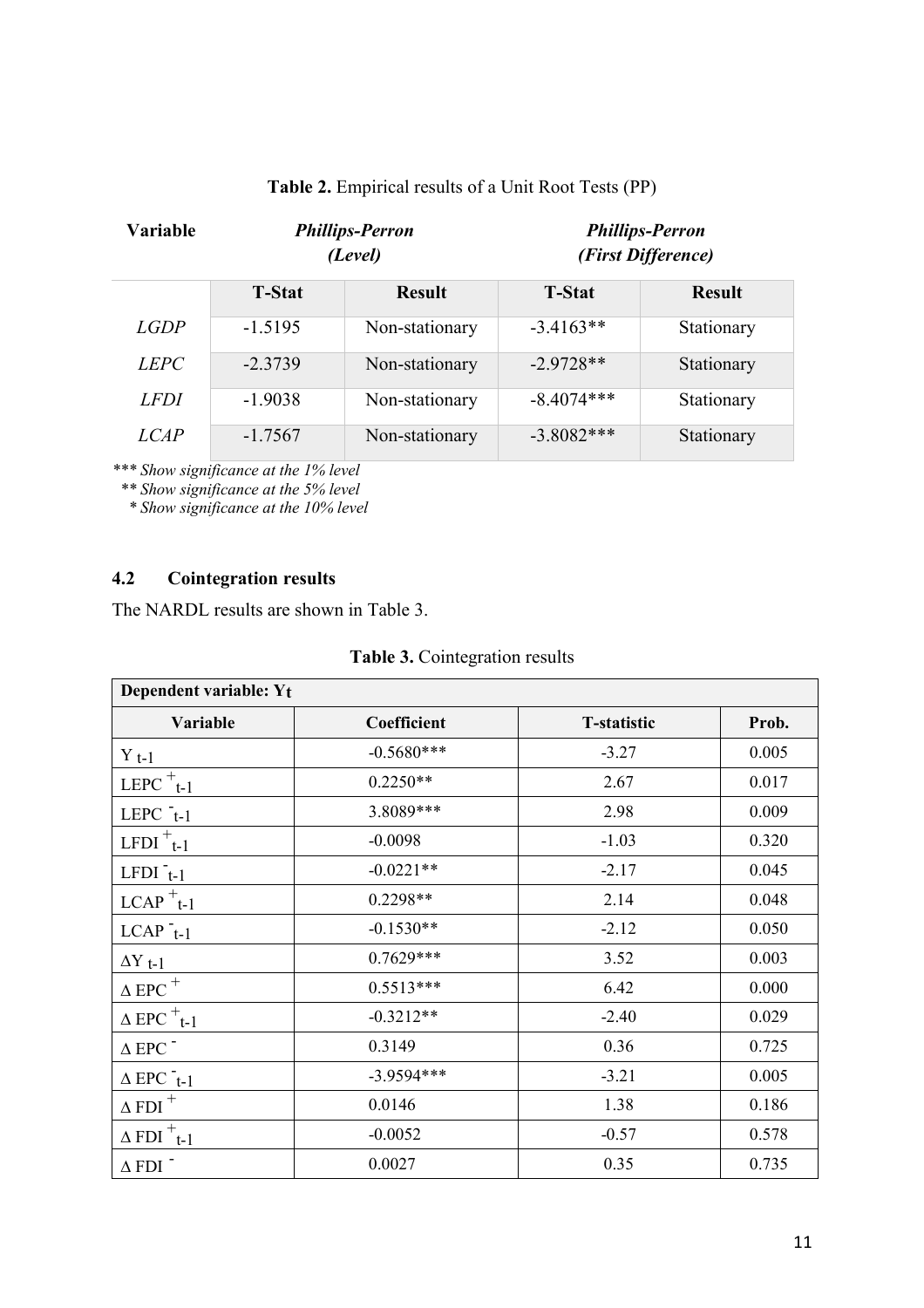| $\triangle$ FDI $\bar{t}$ -1     |                       | $0.0311***$ |  |           | 3.07      |                     |                               | 0.007 |  |
|----------------------------------|-----------------------|-------------|--|-----------|-----------|---------------------|-------------------------------|-------|--|
| $\Delta$ CAP $^+$                | $-0.1326$             |             |  |           | $-1.08$   |                     |                               | 0.298 |  |
| $\Delta$ CAP $^+$ <sub>t-1</sub> |                       | $-0.0371$   |  |           | $-0.48$   |                     |                               | 0.638 |  |
| $\Delta$ CAP $^-$                |                       | $0.1471**$  |  |           |           |                     | 0.031                         |       |  |
| $\triangle$ CAP $_{t-1}^-$       |                       | 0.0634      |  |           |           | 0.71                |                               |       |  |
|                                  |                       |             |  |           |           |                     |                               |       |  |
| Asymmetry statistics:            | Long-run effect $[+]$ |             |  |           |           | Long-run effect [-] |                               |       |  |
| Exog. var.                       | coef.                 | F-stat      |  | P>F       | coef.     | F-stat              | P>F                           |       |  |
| <b>LEPC</b>                      | $0.396***$            | 79.57       |  | 0.000     |           | 5.785               | 0.029                         |       |  |
|                                  |                       |             |  |           | $6.706**$ |                     |                               |       |  |
| <b>LFDI</b>                      | $-0.017$              | 1.453       |  | 0.246     | $0.039**$ | 6.253               | 0.024                         |       |  |
| <b>LCAP</b>                      | $0.405***$            | 19.42       |  | 0.000     | 0.270     | 2.533               | 0.131                         |       |  |
|                                  |                       |             |  |           |           |                     |                               |       |  |
|                                  | Long-run asymmetry    |             |  |           |           |                     | Short-run asymmetry           |       |  |
| Wald Test                        | F-stat                |             |  | P>F       | F-stat    |                     | P>F                           |       |  |
| <b>LEPC</b>                      | $5.025**$             |             |  | 0.040     | $4.565**$ |                     | 0.048                         |       |  |
| <b>LFDI</b>                      | 2.42                  |             |  | 0.139     | 1.272     |                     | 0.276                         |       |  |
| <b>LCAP</b>                      | 24.64***              | 0.000       |  | $3.474**$ |           | 0.081               |                               |       |  |
|                                  |                       |             |  |           |           |                     |                               |       |  |
|                                  | stat.                 |             |  | p-value   |           |                     |                               |       |  |
| Breusch/Pagan                    | .08477                |             |  | 0.7709    |           |                     | Cointegration test statistics |       |  |
| Ramsey RESET test                | .8996                 |             |  | 0.4677    | t BDM     |                     | $-3.2709$                     |       |  |
| Jarque-Bera test                 | 5.512                 |             |  | 0.0635    | F PSS     |                     | $4.1150**$                    |       |  |

Note: Long-run effect [-] refers to a permanent change in exog. var. by -1

The superscripts "+" and "−" denote positive and negative variations, respectively.

*\*\*\* Show significance at the 1% level* 

 *\*\* Show significance at the 5% level* 

 *\* Show significance at the 10% level* 

F PSS = 4.1150, which is larger than the upper bound critical value at 5% (i.e. 4.01). Accordingly, there is evidence for cointegration. Figure 3 is the Critical values from Pesaran et al. (2001).

Figure 3. Critical values from Pesaran et al. (2001):

|                  |      | 0.100 |      | 0.050 |      | 0.025 |       | 0.010 |      | Mean |      | Variance |
|------------------|------|-------|------|-------|------|-------|-------|-------|------|------|------|----------|
| $\boldsymbol{k}$ | I(0) | I(1)  | I(0) | I(1)  | I(0) | I(1)  | I(0)  | I(1)  | I(0) | I(1) | I(0) | I(1)     |
| $\bf{0}$         | 6.58 | 6.58  | 8.21 | 8.21  | 9.80 | 9.80  | 11.79 | 11.79 | 3.05 | 3.05 | 7.07 | 7.07     |
|                  | 4.04 | 4.78  | 4.94 | 5.73  | 5.77 | 6.68  | 6.84  | 7.84  | 2.03 | 2.52 | 2.28 | 2.89     |
| 2                | 3.17 | 4.14  | 3.79 | 4.85  | 4.41 | 5.52  | 5.15  | 6.36  | 1.69 | 2.35 | 1.23 | 1.77     |
| 3                | 2.72 | 3.77  | 3.23 | 4.35  | 3.69 | 4.89  | 4.29  | 5.61  | 1.51 | 2.26 | 0.82 | 1.27     |
| $\overline{4}$   | 2.45 | 3.52  | 2.86 | 4.01  | 3.25 | 4.49  | 3.74  | 5.06  | 1.41 | 2.21 | 0.60 | 0.98     |
| 5                | 2.26 | 3.35  | 2.62 | 3.79  | 2.96 | 4.18  | 3.41  | 4.68  | 1.34 | 2.17 | 0.48 | 0.79     |
| 6                | 2.12 | 3.23  | 2.45 | 3.61  | 2.75 | 3.99  | 3.15  | 4.43  | 1.29 | 2.14 | 0.39 | 0.66     |
|                  | 2.03 | 3.13  | 2.32 | 3.50  | 2.60 | 3.84  | 2.96  | 4.26  | 1.26 | 2.13 | 0.33 | 0.58     |
| 8                | 1.95 | 3.06  | 2.22 | 3.39  | 2.48 | 3.70  | 2.79  | 4.10  | 1.23 | 2.12 | 0.29 | 0.51     |
| 9                | 1.88 | 2.99  | 2.14 | 3.30  | 2.37 | 3.60  | 2.65  | 3.97  | 1.21 | 2.10 | 0.25 | 0.45     |
| 10               | 1.83 | 2.94  | 2.06 | 3.24  | 2.28 | 3.50  | 2.54  | 3.86  | 1.19 | 2.09 | 0.23 | 0.41     |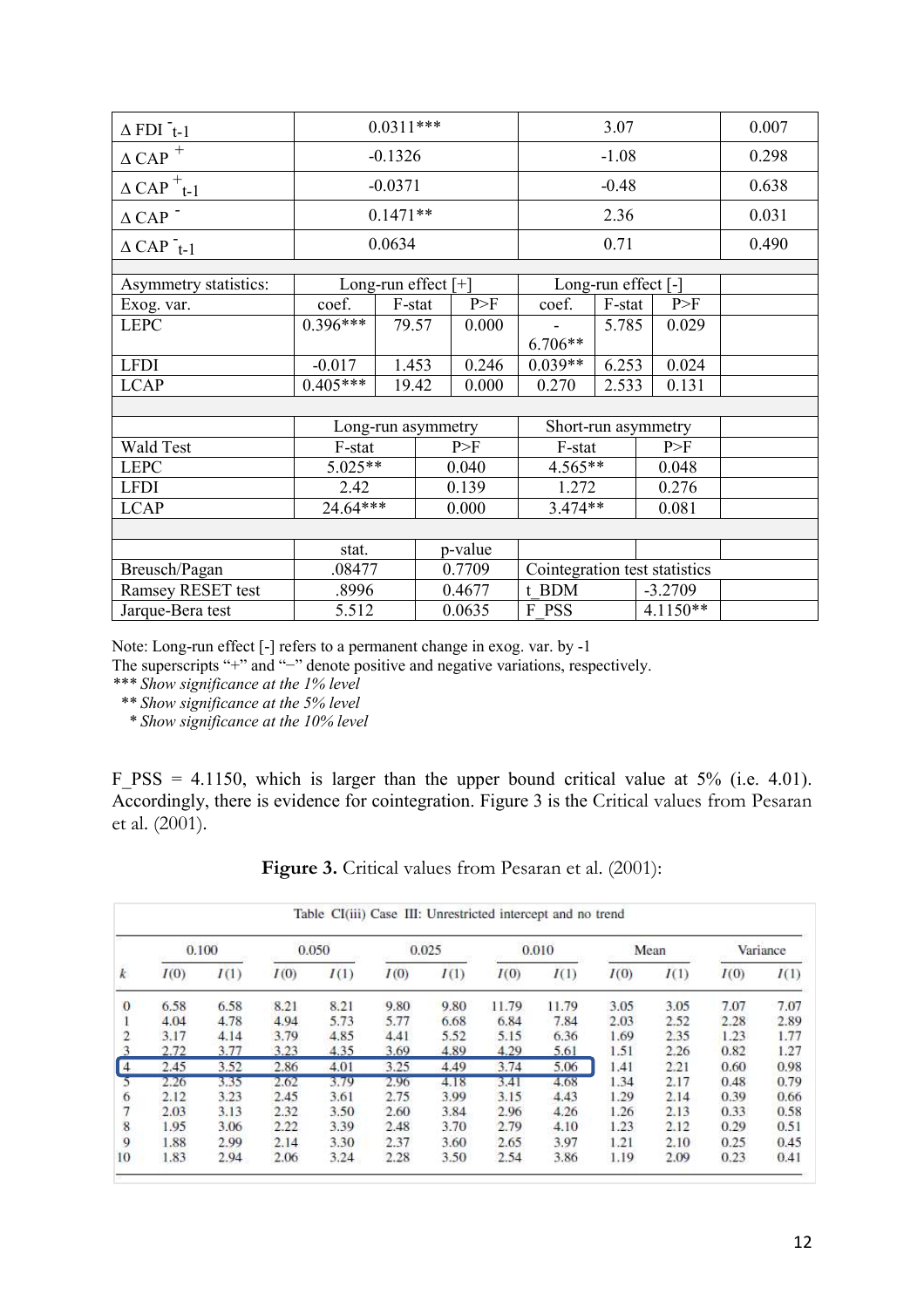We also note the absence of heteroscedasticity via Breusch/Pagan test, in which we fail to reject the null hypothesis. Normality test via Jarque-Bera are found to be not significant at 5% level of significant. The functional form of the empirical model is well-designed and confirmed by the Ramsay Reset test. This finding indicates the reliability and consistency of the empirical results. More importantly, we find that the F-statistic exceeds the upper critical bound at the 5% level of significance, which confirms the presence of cointegration among economic growth, energy consumption, capital formation and trade openness for the period of 1976-2014. The Wald tests show the significance of asymmetry for both the long run and short run for economic growth, energy consumption and capital formation, which implies that taking nonlinearity and asymmetry into account is important when studying the relationship between economic growth and energy consumption. In addition, NARDL F-statistic from Shin et al. (2014) confirms the existence of asymmetric cointegration among the variables, which indicates that economic growth, energy consumption, capital formation and trade openness have long-run asymmetric association in the Thai economy.

## *In the long term*

A positive shock in energy consumption (EPC) has a positive and significant effect on economic growth, which indicates that any positive shock to energy consumption will enhance economic growth in Thai. This indicate that any positive shock to energy consumption plays an enabling role in stimulating growth and development in the Thai economy. Thailand is a rapidly growing country with a large middle class, have undergo a structural transition via changing the nature and shape of energy demand in the upcoming years. This resulted Thailand's economy grew at 2.8%, merits to government stimulus policies that enhance the consumption and investment within the country. By contrast, a negative shock in energy consumption is positively linked with economic growth. This finding implies that any negative shock to energy consumption also plays a stimulating role in Thai's long-term economic growth. This could be due to transition of energy consumption from traditional consumption to renewable energy consumption which lead to the growing of Thai economy,

On the other hand, positive shock in trade openness (FDI) found to have negative impact towards economic growth. However, the result is found to be not significant. Meanwhile, negative shock in trade openness has negative and significant effect on economic growth, which indicates that any negative shock to trade openness will hamper the economic growth in Thai. This indicate that negative shock in FDI; investment made by a company or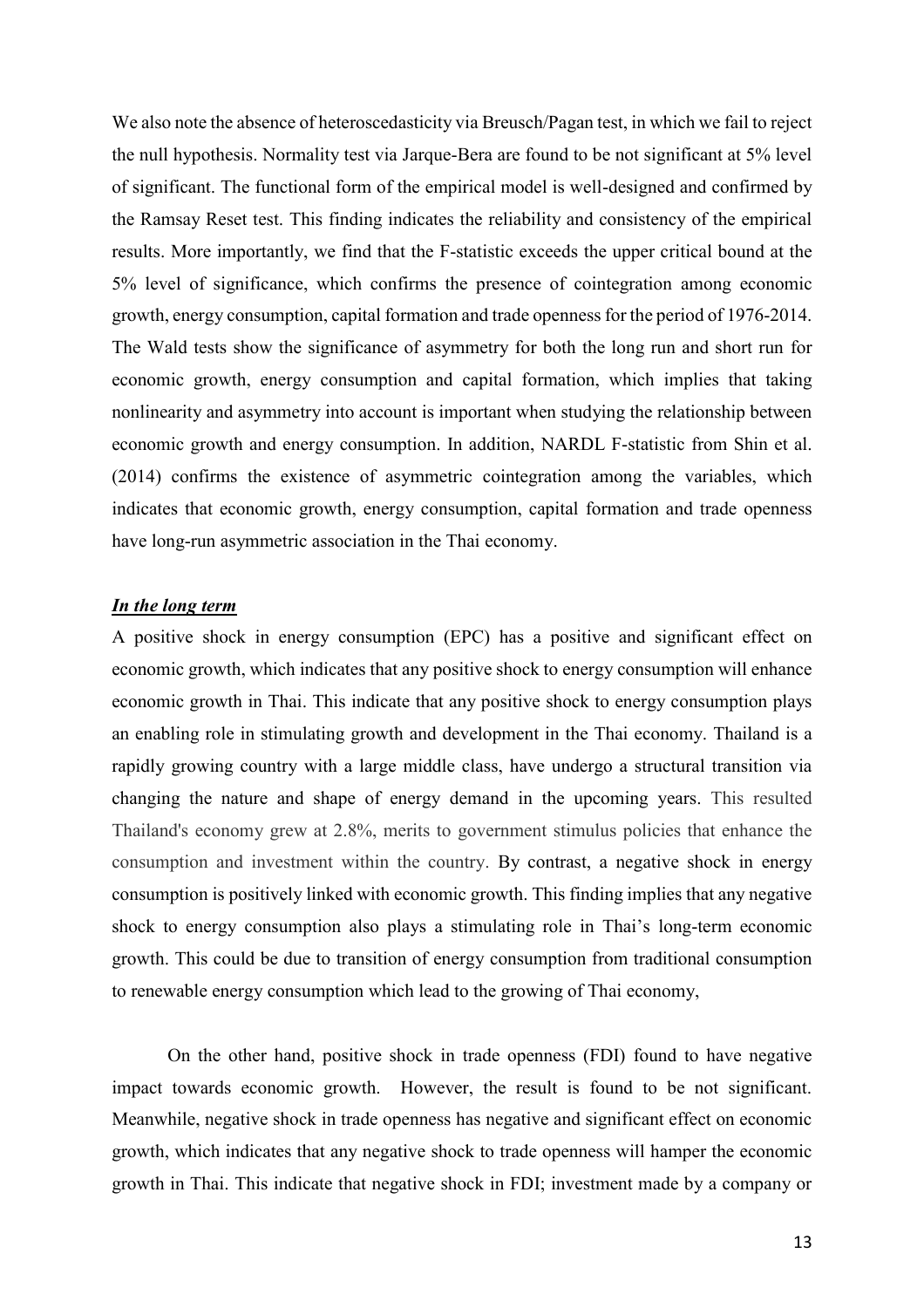individual in one country in business interests in another country, will hinder the Thai economy. Thus, Thai policy maker need to ensure their policy could significantly attract foreign investor.

In the long term, positive shocks in capital formation (CAP) always have positive effects on economic growth. Positive shock to capital formation will result in greater long-term fiscal investments in infrastructure development and therefore increases economic growth in the long term. Thus, policy maker should always observe productive capital investments when designing sustainable policy that able to achieve long-term economic growth and development. By contrast, negative shocks in capital formation have a negative effect on economic growth. This could be explained via distinctive developmental feature of the Thai economy in which increasingly involved in manufacturer industry. Thus, any negative shock in capital formation, will hamper down the manufacturing industry in Thai and subsequently give negative impact to economic growth.

## *In the short term*

Positive shock for energy consumption (EPC) is positively and significantly linked to economic growth in the short term. However, a positive shock and negative shock (at lag 1) has an inverse relationship with economic growth. This finding is possible in respecting any energy conservation act proposed by any government. If producers make any attempt to increase energy usage in production activities, economic growth will be enhanced for short term in Thai and vice versa.

For trade openness (FDI), negative shock (at lag 1) are found to be positively and significantly linked to economic growth in the short term. This in line with research by Xu (2000) that showed that in the case of some countries FDI has a negative impact on GDP growth.

For capital formation (CAP), negative shocks are found to have a positive impact on economic growth in the short term. This finding highlights the important role of capital use in short-term economic growth, as any negative shock to capital formation will have an adverse effect on economic growth in the following period. These findings further imply that, if the Thai government gives greater investment priority to infrastructure development in the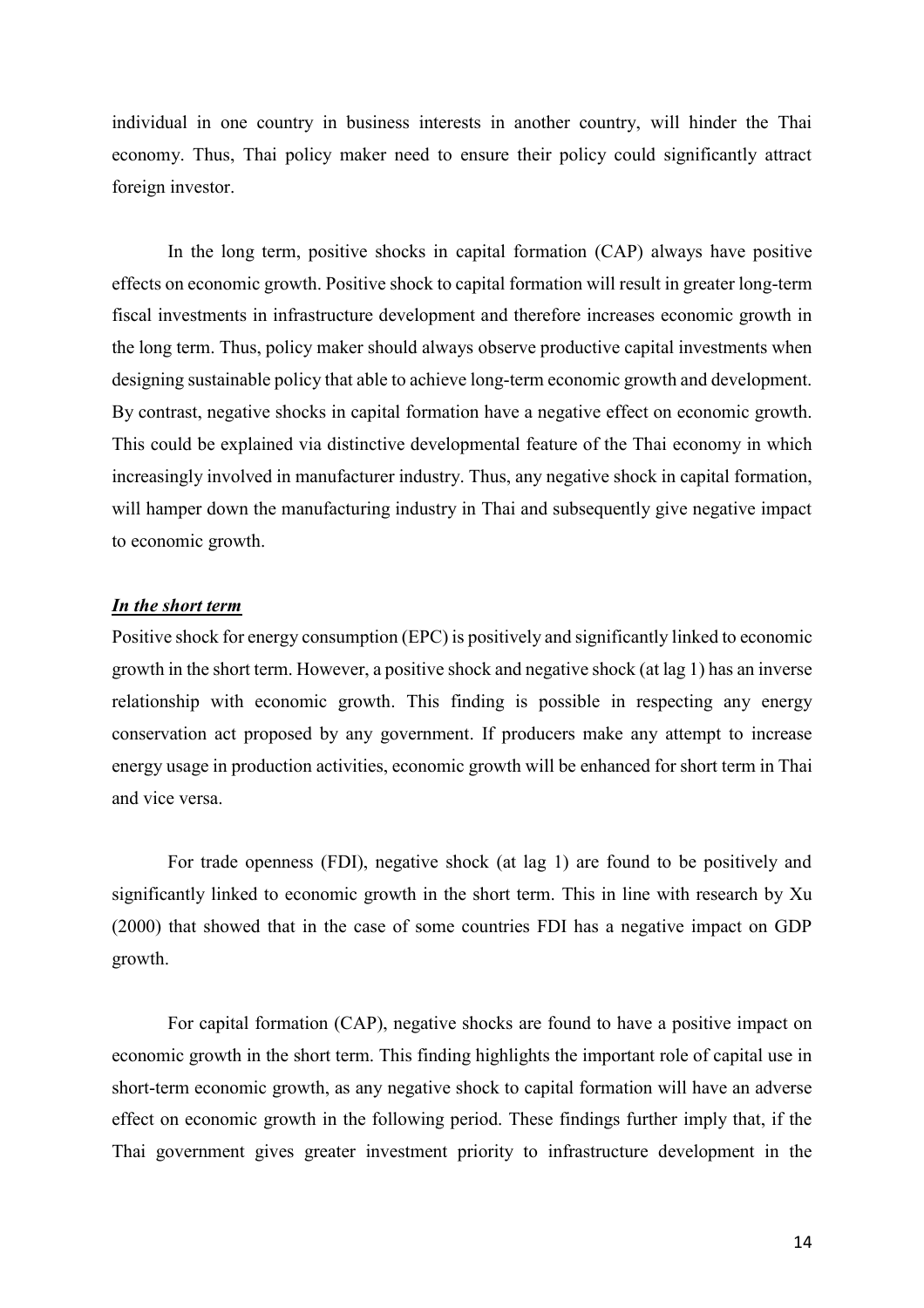previous period, the economic output in the present period will be greatly affected. The graphs in Figure 4 show the effect of shock on the variables.



**Figure 4.** Dynamic multiple adjustments of Economic Growth to a unitary variation of Energy Consumption, Capital formation and Trade Openness

## **4.3 Granger Causality Results based on VECM**

In addition, this paper will test the granger causality test based on Error Correction Model. The ECM confirms the long-run relationship and helps to identify which variable is exogenous (strong) and which is endogenous (weak), whereby the coefficient of ecm(-1) is taken as the speed of adjustment or basically tell us how long it will take to get back to long term equilibrium if that variable is shocked. If the value is zero, then there exists no long-run relationship. If the speed of adjustment value is between -1 and 0, then there exists partial adjustment. A value which is smaller than -1 indicates that the model over adjusts in the current period.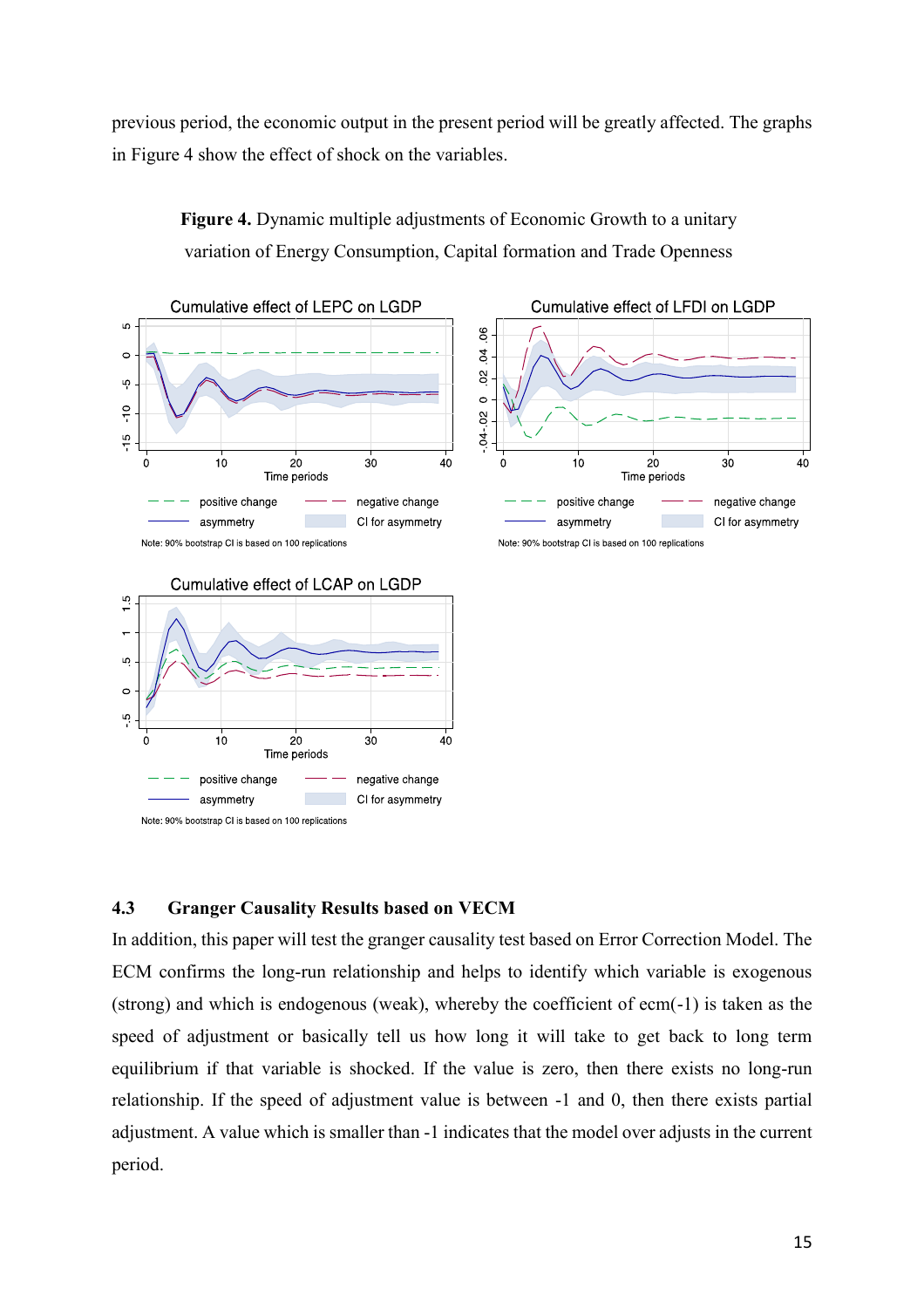The results of ECM are shown in Tables 4 and the causal channels are as per table 5. From the T-stat of error correction in table 4. We found that only CAP is significant and thus is endogenous. Meanwhile GDP, EPC and FDI are found to be exogenous (not statistically significant in ECM model).

|              | Coefficient | <b>Standard</b><br>error | <b>T-Stat</b> | Significant     | <b>Result</b> |
|--------------|-------------|--------------------------|---------------|-----------------|---------------|
| $\Delta GDP$ | $-0.0080$   | 0.0801                   | 1.0000        | Not significant | Exogenous     |
| $\Delta EPC$ | $-0.1328$   | 0.0780                   | $-1.7027$     | Not significant | Exogenous     |
| AFDI         | 0.1814      | 1.3485                   | 0.1346        | Not significant | Exogenous     |
| ACAP         | 0.3893      | 0.1754                   | 2.2192        | Significant     | Endogenous    |

**Table 4.** Error Correction Model

This means when we shock capital formation which are shown to be the leader variables, the followers like GDP, FDI and EPC will be affected. Thus, it is imperative for policymakers to take better care of the said variables that will have a profound effect on the country's economy as a whole. Although the ECM model tends to show the absolute endogeneity and exogeniety of a variable, they do not give us the relative degree of endogeneity or exogeneity. For that, we need to proceed to the variance decomposition technique (VDC) to recognize the relativity of these variables.

|                              | <b>Independent Variables</b>                                    |                 |          |                 |  |  |  |
|------------------------------|-----------------------------------------------------------------|-----------------|----------|-----------------|--|--|--|
| <b>Dependent</b><br>Variable | $\chi^2$ -statistics of lagged 1 <sup>st</sup> differenced term |                 |          |                 |  |  |  |
|                              | [p-value]                                                       |                 |          |                 |  |  |  |
|                              | $\triangle$ GDP                                                 | $\triangle$ EPC | AFDI     | $\triangle CAP$ |  |  |  |
| $\triangle GDP$              |                                                                 | 0.6095          | 0.6459   | 0.4549          |  |  |  |
|                              |                                                                 | [0.7373]        | [0.7240] | [0.7965]        |  |  |  |
| $\triangle$ <b>EPC</b>       | $5.0202*$                                                       |                 | 3.9909   | 0.5250          |  |  |  |
|                              | [0.0813]                                                        |                 | [0.1360] | [0.7691]        |  |  |  |
| <b>AFDI</b>                  | 0.5629                                                          | 0.5623          |          | 0.3149          |  |  |  |
|                              | [0.7547]                                                        | [0.7549]        |          | [0.8543]        |  |  |  |
| $\triangle CAP$              | 4.0737                                                          | 0.3819          | 0.9892   |                 |  |  |  |
|                              | [0.1304]                                                        | [0.8262]        | [0.6098] |                 |  |  |  |

**Table 5.** Granger Causality Results based on VECM

*Note: \* denotes significant at 10% significance level.. The figure in the parenthesis (…) denote as t-statistic and the figure in the squared brackets [...] represent as p-value.*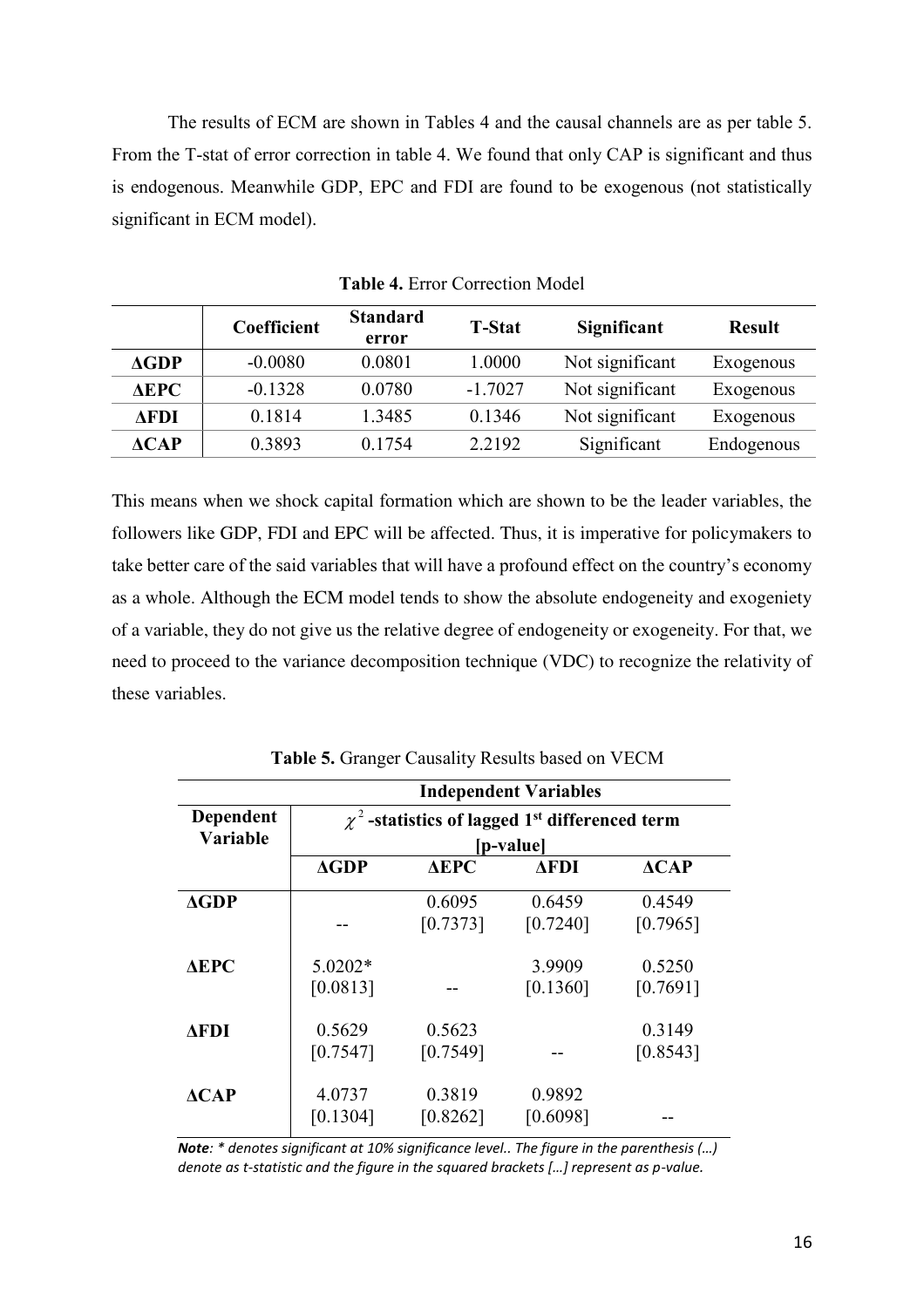## **4.4 Variance Decompositions (VDCs)**

ECM model in previous section only able to give us information about the absolute endogeneity or exogeneity, however, only VDCs could provide the relative of endogeneity or exogeneity. The VDCs decomposes the variance of the forecast error of each variable into proportions attributable to shocks from each variable including its own. In other word, VDCs finds out to what extent shocks to specified variables are explained by other variables in the system. If a variable explains most of its own shock, then it does not permit variances of other variables to assist to its explanation and is therefore said to relatively exogenous.

There are two types of VDCs namely orthogonalized VDCs and Generalized VDCs. Generalized VDCs are more informative due to absence of orthogonalized VDCs. Firstly, orthogonalized VDCs depends on the particular ordering of the variables in the VAR, whereas generalized VDCs are invariant to the ordering of the variables. Secondly, the orthogonalized VDCs assumes that when a particular variable is shocked, all other variables in the model are switched off, but the generalized VDCs do not make such a restriction. The results from the VDCs as per display in the table 6 below. The variable that is ranked higher is the leading variable, and therefore should be set as the intermediate target by policymakers.

## *Variance Decomposition of LGDP Variance Decomposition of LEPC*

|                  | <i>Period</i> LDGP LEPC LFDI LCAP |        |        |        |
|------------------|-----------------------------------|--------|--------|--------|
| $\boldsymbol{l}$ | 100.000                           | 0.0000 | 0.0000 | 0.0000 |
| 2                | 98.5066                           | 0.8401 | 0.5931 | 0.0601 |
| $\mathfrak{Z}$   | 98.4183                           | 0.8527 | 0.6772 | 0.0515 |
| $\overline{4}$   | 98.5376                           | 0.7689 | 0.6588 | 0.0345 |
| .5               | 98.5860                           | 0.6998 | 0.6881 | 0.0259 |

| Period         | <b>LDGP</b> | LEPC    | - LFDI | – LCAP |
|----------------|-------------|---------|--------|--------|
| 1              | 73.9825     | 26.0174 | 0.0000 | 0.0000 |
| 2              | 87.5518     | 11.1616 | 1.2211 | 0.0652 |
| 3              | 91.5818     | 7.3068  | 0.8952 | 0.2161 |
| $\overline{4}$ | 93.3935     | 5.7549  | 0.5225 | 0.3289 |
| .5             | 94.3302     | 4.9078  | 0.3494 | 0.4125 |

|                | Period LDGP LEPC LFDI |        |                  | <b>LCAP</b> |
|----------------|-----------------------|--------|------------------|-------------|
| $\prime$       | 11.8212   4.0791      |        | 84.0995 0.0000   |             |
| $\overline{2}$ | 8.6776                | 3.0231 | 88.0688   0.2302 |             |
| $\mathcal{E}$  | 11.0190               | 3.9923 | 84.7932 0.1952   |             |
| $\overline{A}$ | 16.8567               | 3.2717 | 79.5505          | 0.3209      |
| $\mathcal{F}$  | $17.6746$   2.8822    |        | 79.1549          | 0.2881      |

## *Variance Decomposition of LFDI Variance Decomposition of LCAP*

| <b>Period</b>  | <b>LDGP</b> | <b>LEPC</b> | <b>LFDI</b> | <b>LCAP</b> |
|----------------|-------------|-------------|-------------|-------------|
| 1              | 77.9010     | 0.2663      | 0.3737      | 21.4587     |
| $\overline{2}$ | 89.9888     | 0.0815      | 1.7635      | 8.1660      |
| 3              | 92.2522     | 1.2033      | 2.3786      | 4.1658      |
| 4              | 91.2006     | 2.0717      | 3.5708      | 3.1566      |
| 5              | 90.2740     | 2.0001      | 4.8327      | 2.8930      |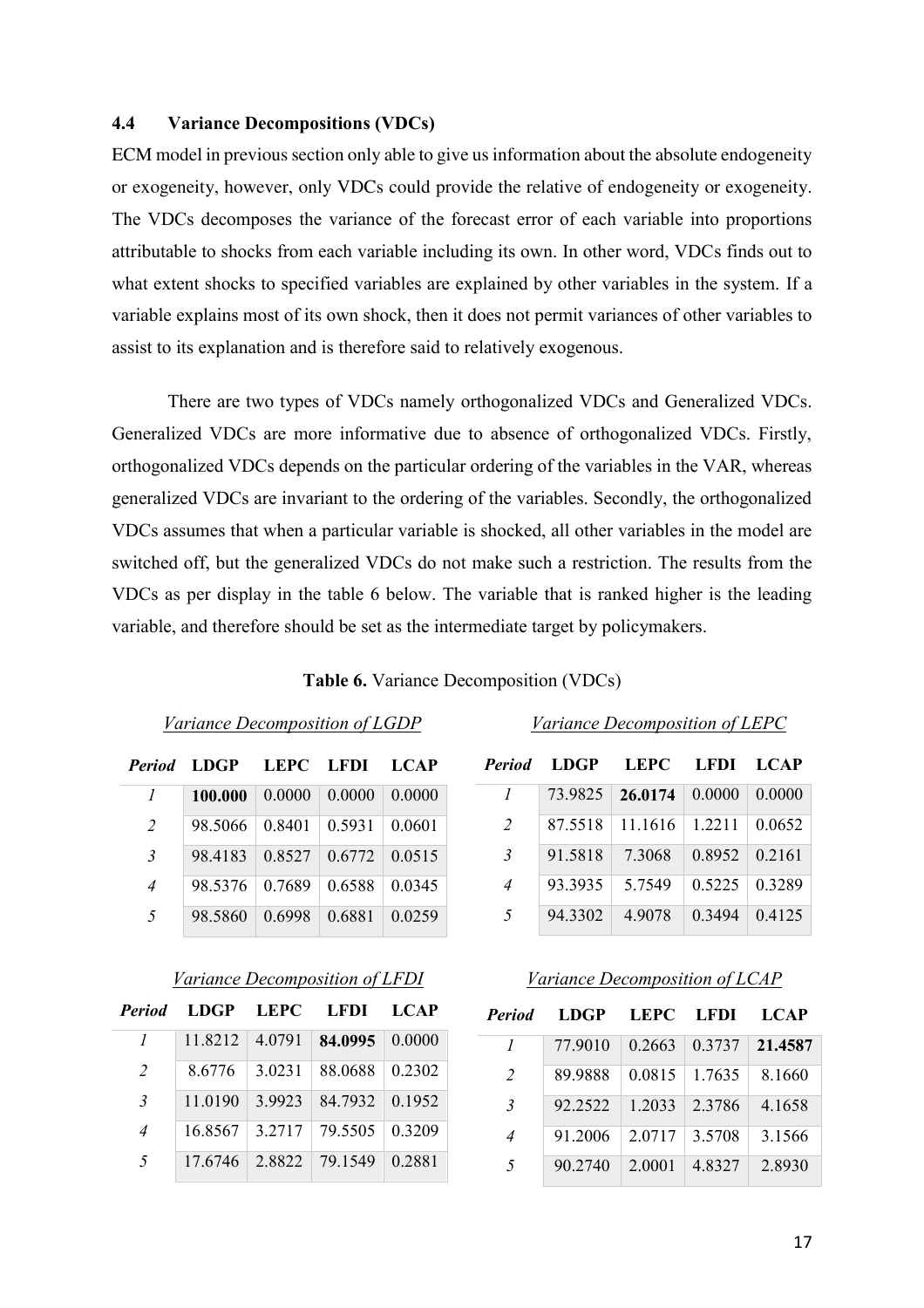From the table, it can be seen that in the 5 years horizon, GDP is the most exogenous while Capital formation is shown to be the most endogenous. This means that policymakers can set GDP as the intermediate target to subsequently influence the trade openness (FDI), energy power consumption (EPC) and then capital formation (CAP). Furthermore, we observe that the trade openness (FDI) has an effect on energy power consumption (EPC) given that it has higher ranked. These findings are seeming to be align with VDCs findings in which we found one endogenous variable, capital formation, have the lowest ranking.

## **4.5 Impulse Response Functions (IRFs)**

After test the VDCs test, the next test will be on the impulse response function. The impulse response function (IRF) displays the impact of a shock of one variable on others and validate the degree of response and how long it would take to normalize. IRFs gives us the same information as VDC but in graphical form, while VDCs in numbering form as per table 6 above. Figure 5, 6 and 7 are the graph for IRFs for the period of 10, 20 and 30 years. When there is a shock to endogeneity variable, the exogenous variables are highly affected it takes shorter period to normalize. Based on these 3 graphs, when the capital is shock, we can see the fast response from the other three exogenous variables. However, the rest of the variables shock takes longer response, with normalize can be only seen when impulse for 20 to 30 years.



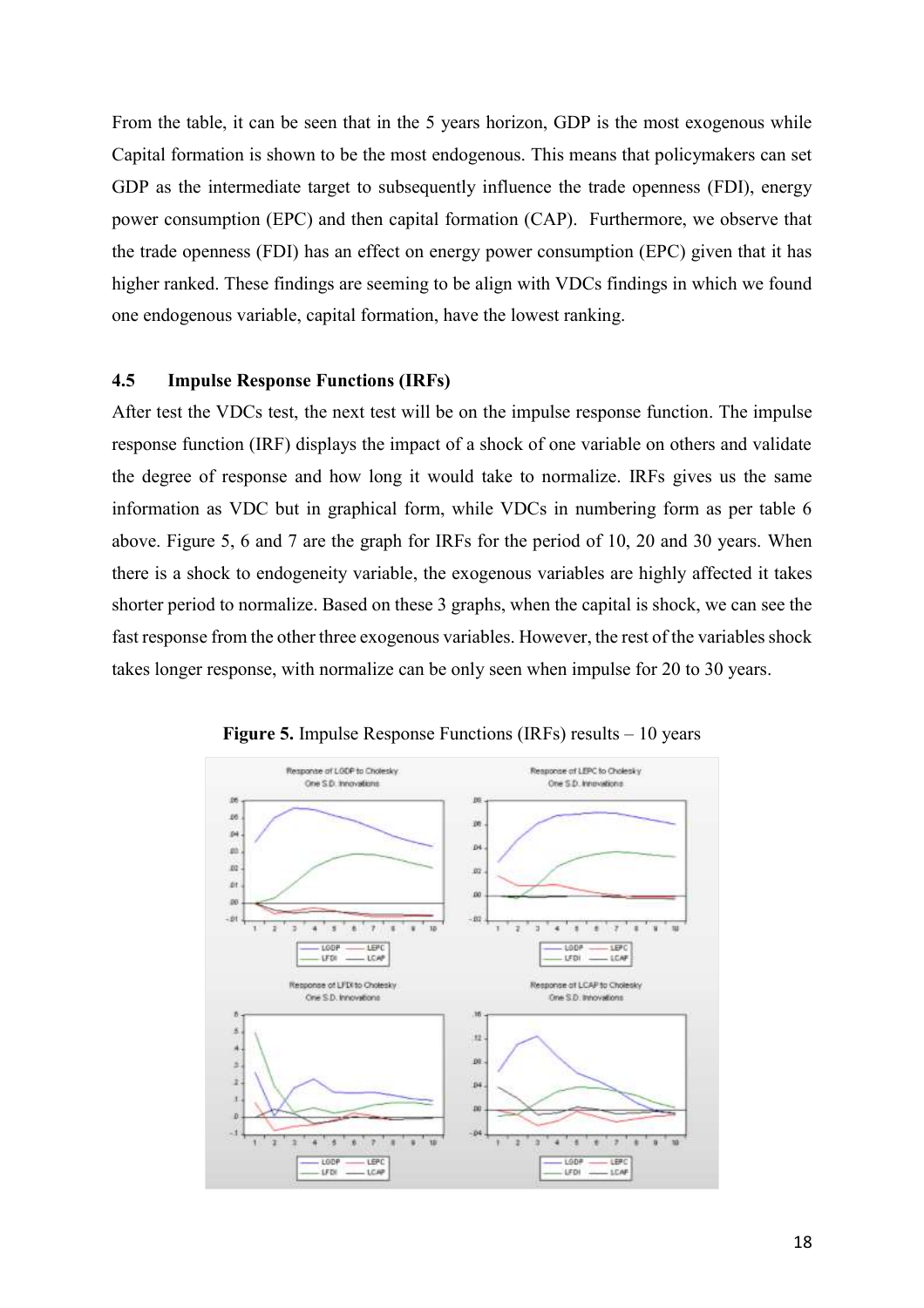

**Figure 6.** Impulse Response Functions (IRFs) results – 20 years

**Figure 7.** Impulse Response Functions (IRFs) results – 30 years

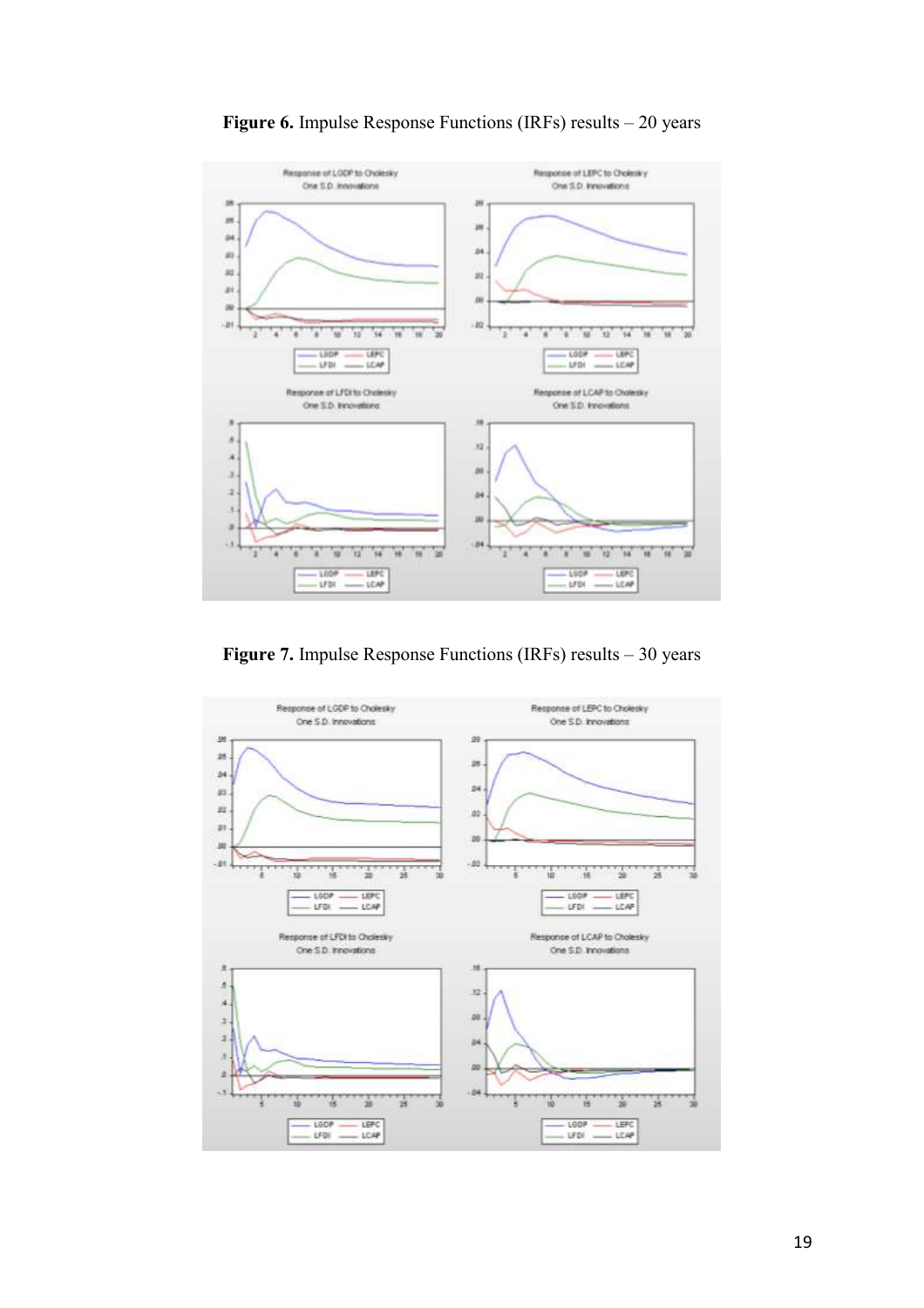#### **5. Conclusions and policy implications**

This paper investigated the relationship between economic growth and energy consumption using annual time series data covering the period of 1976 – 2014 of Thailand. For this paper, we employed the nonlinear ARDL cointegration approach developed by Shin et al. (2014) and test the causal relationship between the variables by employing VECM, VDCs and IRF techniques. The empirical results provide strong support for the presence of an asymmetric cointegration association between the variables under study. The causality results also show the importance of considering asymmetry, as we will demonstrate below.

If we only relied on symmetric analysis, we would be unable to conclude that negative and positive shocks in energy consumption have impacts on economic growth. This finding is important because it suggests that reduction and increase of energy consumption in Thailand will improve the economic growth in Thailand, but with different reaction. Our findings indicate reduction of the usage of energy consumption will have huge impact compared to increase in energy power consumption. In this case, the Thai government should reduce energy power consumption if the country wants to enhance their economic growth. To do so, the government can make efforts to encourage the use of more energy-saving technologies in various sectors' production and consumption activities and encourage more the usage of renewable energy.

As for the interaction between trade openness and economic growth, the results show that taking asymmetry into account is important. Indeed, a positive shock in trade openness does not affect economic growth, but a negative shock in trade openness hampers domestic economic output.

As regards capital formation, we find that positive shocks in capital formation always have positive effects on economic growth, which implies that capital is vital for achieving longrun economic growth. Positive shock to capital formation will result in greater long-term fiscal investments in infrastructure development and therefore increases economic growth in the long term. For sustainable economic growth, we suggest that fiscal policies in Thai invest more money in establishing better infrastructure development. If collaboration and better understanding between fiscal policies and policymakers in Thai succeed, then the Thai economy is more likely to grow and prosper.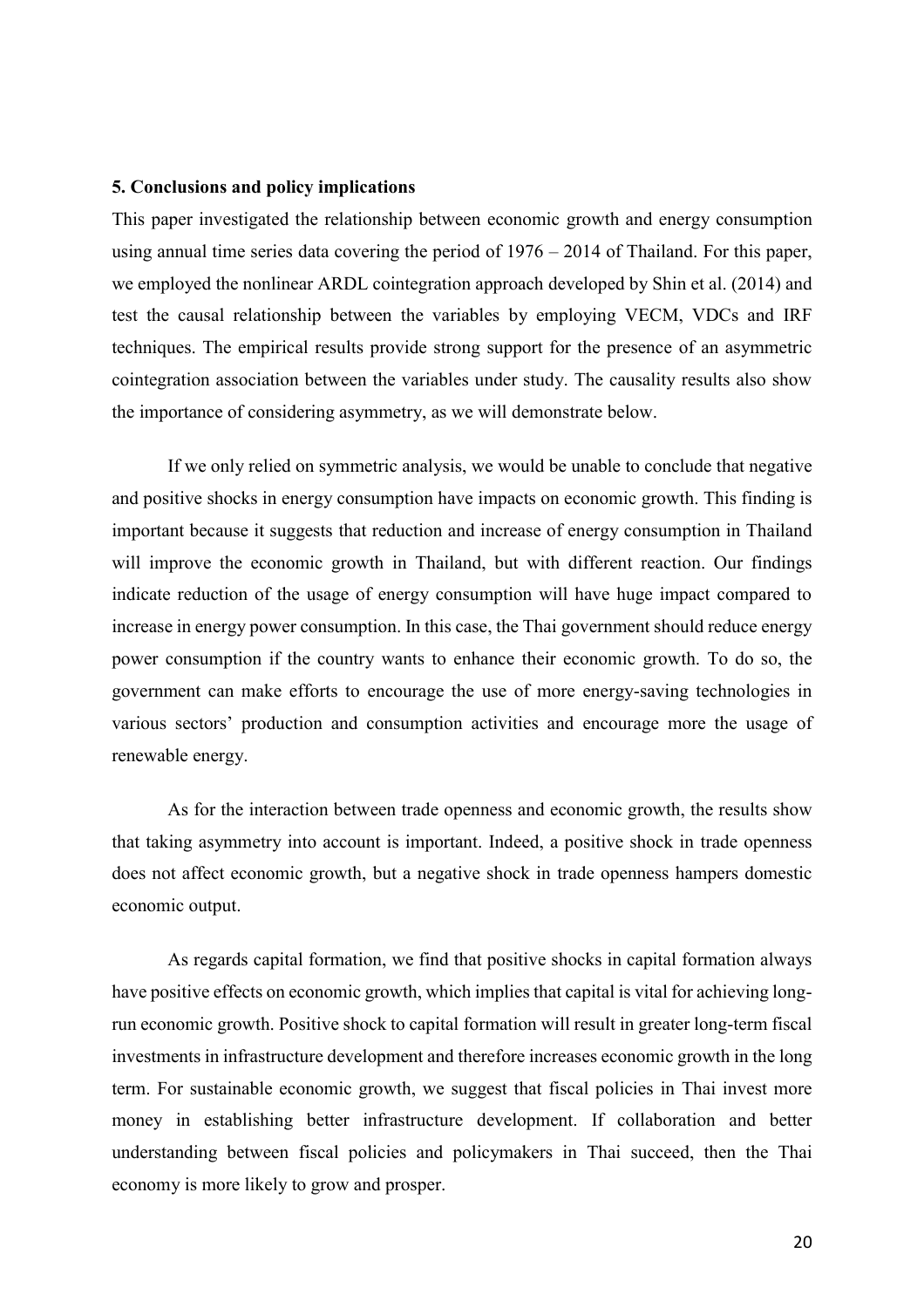Finally, our causality findings indicate that policymakers should impact GDP to influence trade openness and energy consumption. This could be done with the help of the growth in manufacturing industry in Thai which led to increase of GDP 2.8% in year 2015. Since Electricity consumption is the third exogenous variable in our study, thus, the government and policy makers should also advocate and promote restructuring of the electricity supply industry. This may lead to more supply of electricity as more players will be allowed entry into this industry. Therefore, the policymakers should select electricity policies which will support economic growth in Thai.

## **References**

- A,C. and A,Z.(2007), Energy consumption and economic growth: evidence from Spain ,Deposito Legal No:BI-397-07, ISSN:1134-8984.
- Abbas, F., Choundhury, N., 2013. Energy consumption-economic growth nexus: an aggregate and disaggregated causality analysis in India and Pakistan. *Journal of Policy Modeling*  35, 538-553.
- Acaravci, A., Erdogan, S., Akalin, G., 2015. The energy consumption, real income, trade openness and foreign direct investment: The empirical evidence from Turkey. *International Journal of Energy Economics and Policy* 5(4), 1050-1057.
- Altay, B., Topcu, M., 2015. Relationship between financial development and energy consumption. *Bulletin of Energy Economics* 3(1), 18-24.
- Altinay ,G. and Karagol, E.(2005), ' Energy consumption and economic growth ;evidence from Turkey,' Energy Economics, 27, 849-856.
- Apergis, N., Payne, J.E., 2009. Energy consumption and economic growth: Evidence from the commonwealth of independent states. *Energy Economics,* 30, 782-789.
- Asafu-Adjaye J. (2000), ' The relationship between energy consumption, energy prices and economic growth; time series evidence from Asian developing countries, ' Energy Economics 22, 615–625.
- Aslan, A., Apergis, N., Yildirim, S., 2014b. Causality between energy consumption and GDP in the US: Evidence from a wavelet analysis. *Frontiers in Energy* 6(1), 1-8.
- Belke, A., Dobnik, F., Dreger, C., 2011. Energy consumption and economic growth: new insights into the cointegration relationship. *Energy Economics* 30, 782-789.
- Boutabba, M.A., 2014. The impact of financial development, income, energy consumption and trade on carbon emissions: evidence from the Indian economy. *Economic Modelling* 40, 33- 41.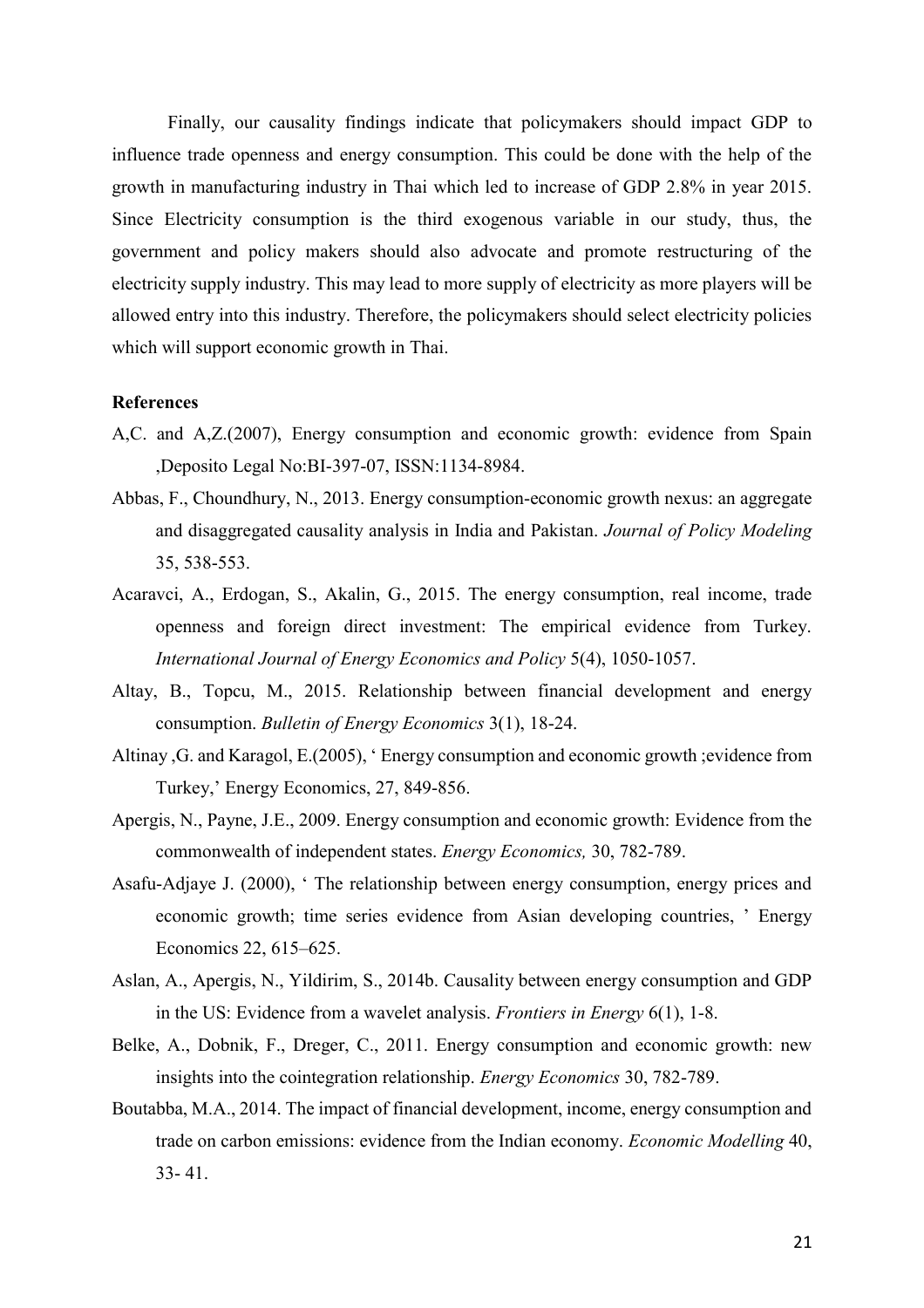- Chakraborty, I., 2010. Financial development and economic growth in India: an analysis of the post-reform period. *South Asia Economic Journal* 11, 2287-2308.
- Cheng, B. S., 1999. Causality between energy consumption and economic growth in India: an application of cointegration and error-correction modeling. *Indian Economic Review*  34(1), 39-49.
- Cheng, B.S., Lai, T.W., 1997. An investigation of cointegration and causality between energy consumption and economic activity in Taiwan. *Energy Economics* 19, 435-444.
- Chiou-Wei, S.Z., Chen, C.F., Zhu, Z., 2008. Economic growth and energy consumption revisited – evidence from linear and nonlinear Granger causality. *Energy Economics* 30, 3063-3076.
- Coban, S., Topcu, M., 2013. The nexus between financial development and energy consumption in the EU: a dynamic panel data analysis. *Energy Economics* 39, 81-88.
- Coers, R., Sanders, M., 2013. The energy-GDP nexus, addressing an old question with new methods. *Energy Economics* 36, 708-715.
- Constantini, V., Martini, C., 2010. The causality between energy consumption and economic growth: a multi-sectoral analysis using non-stationary cointegrated panel data. *Energy Economics* 32(3), 591-603.
- Destek, M.A., 2015. Energy consumption, economic growth, financial development and trade openness in Turkey: Maki cointegration test. *Bulletin of Energy Economics* 3(4), 162- 168.
- Dickey, D. A., Fuller, W. A., 1979. Distribution of the estimation for autoregressive time series with a unit root. *Journal of the American Statistical Association* 74(366), 427–431.
- Dhungel K.R.(2008) , ' A causal relationship between energy consumption and economic growth in Nepal ,'Asia-Pacific Development Journal, 15(1), 137- 150.
- Dogan, E., 2014. Energy consumption and economic growth: Evidence from low-income countries in sub-Saharan Africa. *International Journal of Energy Economics and Policy*  4(2), 154-162.
- Ghosh, S. (2002), 'Energy consumption and economic growth in India,' Energy Policy 30, 125-129.
- Guttormsen,Atley G. (2004), 'Causality between energy consumption and economic growth', Department of Economics and Resource Management, Agriculture University of Norway, Discussion paper Number D -24.
- Magazzino, C., 2015. Energy consumption and GDP in Italy: cointegration and causality analysis. *Environment, Development and Sustainability* 17(1), 137-153.